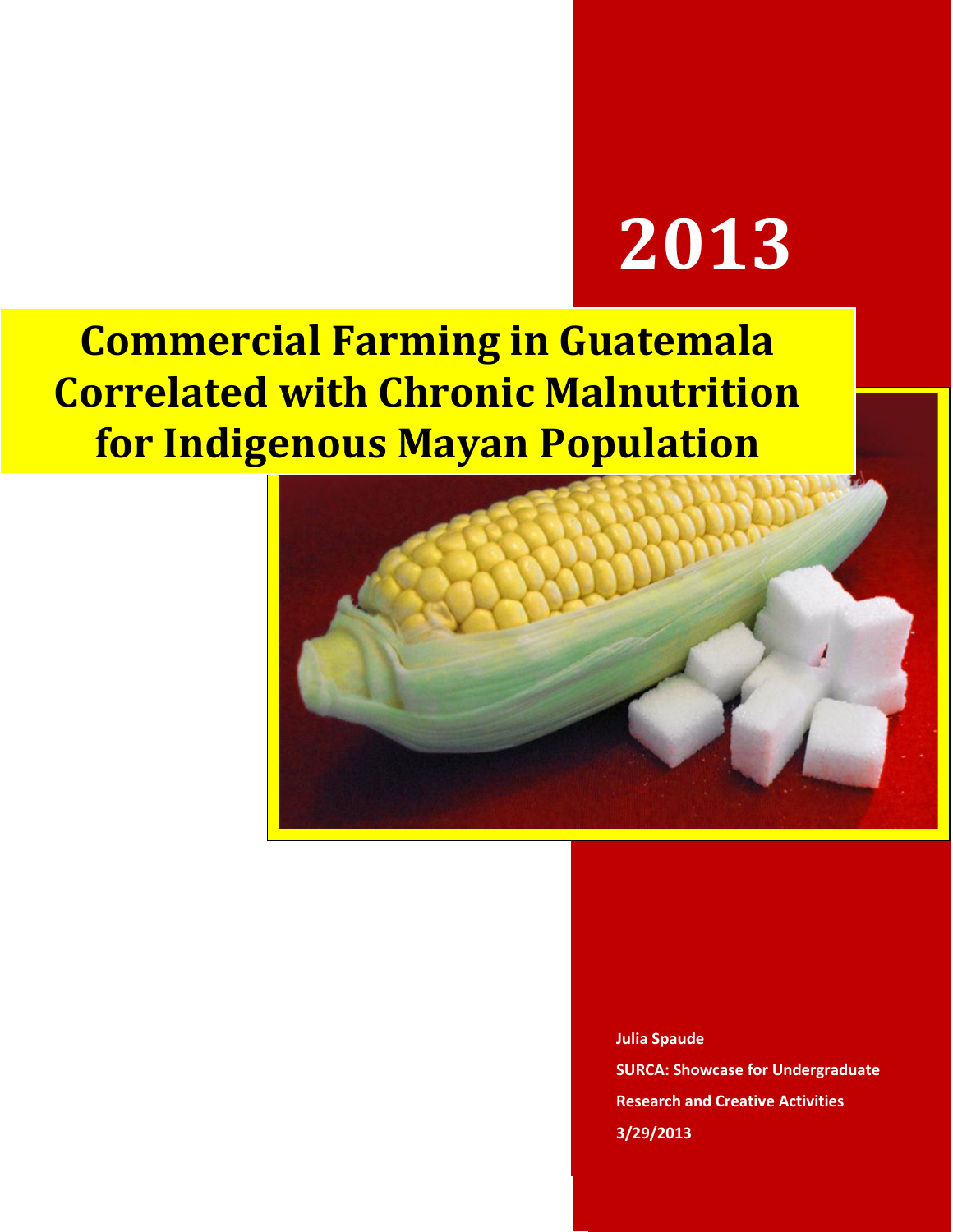"The gods made the first Maqya-Quices out of clay. Few survived. They were soft, lacking strength; they fell apart before they could walk.

1

Then the gods tried wood. The wooden dolls talked and walked but were dry; they had no blood or substance, no memory and no purpose. They didn't know how to talk to the gods, or couldn't think of anything to say to them.

Then the gods made mothers and fathers of corn. They molded their flesh with yellow and white corn.

The women and men of corn saw as much as the gods. Their gaze ranged over the whole world. The gods breathed on them and left their eyes forever clouded, because they didn't want people to see over the horizon."

*Popol Vuh<sup>1</sup> (K'iche' Mayan creation text, title translated as "Book of the Community")*

"Sown to be eaten, it is the sacred substance of the men who were made of maize. Sown to make money, it means famine for the men who were made of maize."

*'Men of Maize' Miguel Angel Asturias<sup>2</sup>*

"… those who sow maize for profit leave the Earth empty of bones, because it is the bones of the forefathers that give the maize, and then the Earth demands bones, and the softest ones, those of children, pile up on top of her and beneath her black crust to feed her."

*'Men of Maize' Miguel Angel Asturias<sup>3</sup>*

l

<sup>1</sup> Anonymous. [revision of original document] Dennis Tedlock. *Popol Vuh: The Mayan Book of the Dawn of Life*.  $2^{nd}$  ed. 2011. [translation]

<sup>2</sup> Asturias, Miguel Angel. *Men of Maize.* Buenos Aires: Dell Publishing Co., Inc., 1975. [translation]

<sup>3</sup> Asturias, Miguel Angel. *Men of Maize.* 1975. [translation]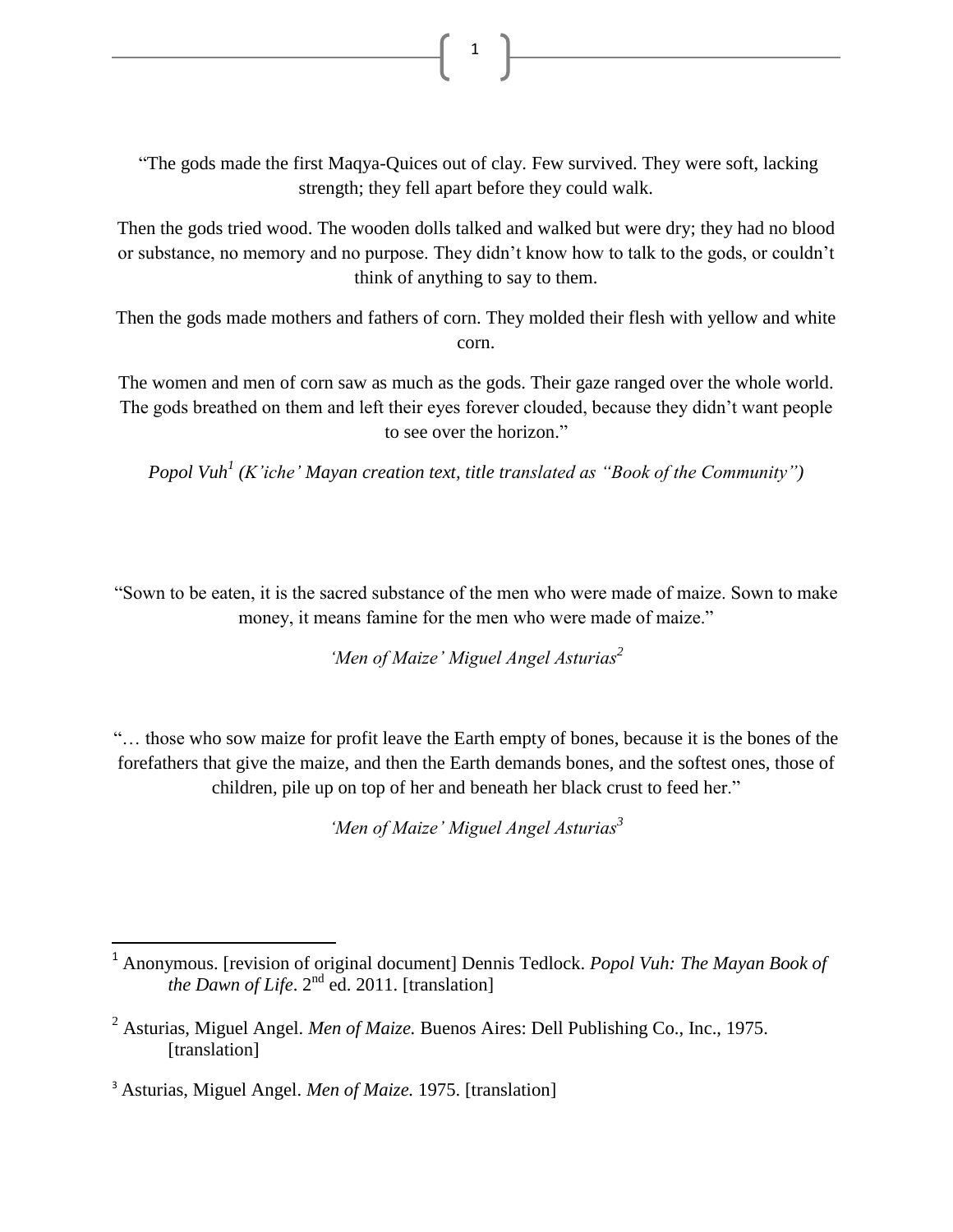#### I. PREFACE

The data for this study has been drawn from international agencies with the professed goal of collecting and organizing statistical data for the bettering of the economies participating in the global market. Data from agencies primarily concerned with regional economic development for the advance of global trade and development such as The World Bank (WB), The Food and Agricultural Organization of the United Nations (FAOSTAT), and The National Institute of Statistics of Guatemala (INE), have been reviewed and used. Data from agencies primarily concerned with advancing social welfare and regional standards of living has also been included, these include United Nations International Children's Emergency Fund (UNICEF), The World Health Organization (WTO), and The United Nations Development Programme (UNDP). Data from a wealth of academic sources documenting the life and challenges of the impoverished Mayan natives of Guatemala, as well as select primary accounts have been integrated into this essay as well.

The data in this essay compares changes in the quantities of crops produced, the percentage of crops exported rather than consumed domestically, and the prices of the Maya population's staple crops; maize and beans. The data covers a 10-year span of time, contrasting the year 2001 with 2010. This data interval was chosen simply because it avoided the devastating civil wars in Guatemala which lasted until 1996, which in addition to the damage to human life, wreaked havoc on the economy and halted many sectors of production crucial to a socioeconomic analysis. As 2010 is the most recent publication of complete data in all of the economic sectors analyzed, this 10-year interval best serves to capture the adjustments in economic outputs & inputs over a recent period of time. This data is then compared to various markers of economic power to determine if there is a significant correlation between agricultural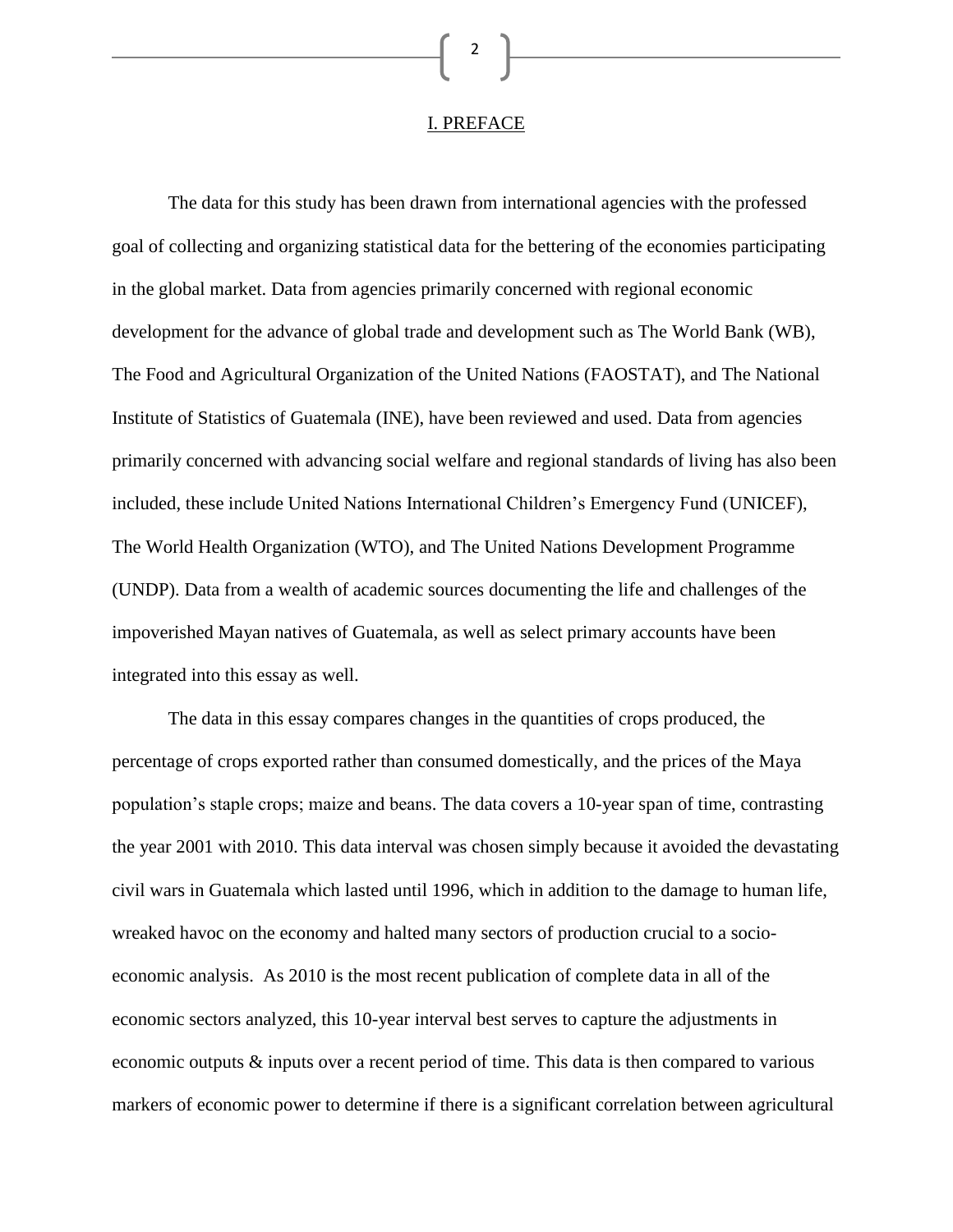production trends and the ability of people in Guatemala, particularly the Mayan people, to purchase the basic foodstuffs they need to meet their daily needs. The markers of economic power used are the Income Gini Coefficient, the Multidimensional Poverty Index (MPI), and the PPP GNI or the Gross National Income per capita converted to international dollars using purchasing power parity.

3

This essay concerns trends in Guatemala's domestic agricultural production within the corporate commercialized farming industry, and how these changes relate to the distribution of food within the nation of Guatemala. Focused upon, is the variation in the degree of agricultural production which is produced as cash crops to be exported, as opposed to production for local consumption. Particularly the study uses monetary measures of income and purchasing power within the population with a specific focus on poverty within the indigenous Mayan population.

The hypothesis of this research was that as the intensification of land for agricultural use increased, economic power and consequently rates of malnutrition would decline among the urban population and increase among the rural populations, particularly populations which were either not fully integrated into the wage labor system or were among the lowest earning occupations. The reasoning for this was that as the production of cash crops, or primarily exportoriented agricultural production increases, the degree of poverty and malnutrition in the overall population would decrease. This would be due to the construction of infrastructure and transportation systems in the country, as private industry oriented the economy towards participation in the global market. As the construction of infrastructure resulted in increased urbanization, the concentration of the domestic market would result in an incrementally raised standard of living for the urban population alone. However, the appropriation of land for use in both cash crop production and for the production of food for sale to the domestic population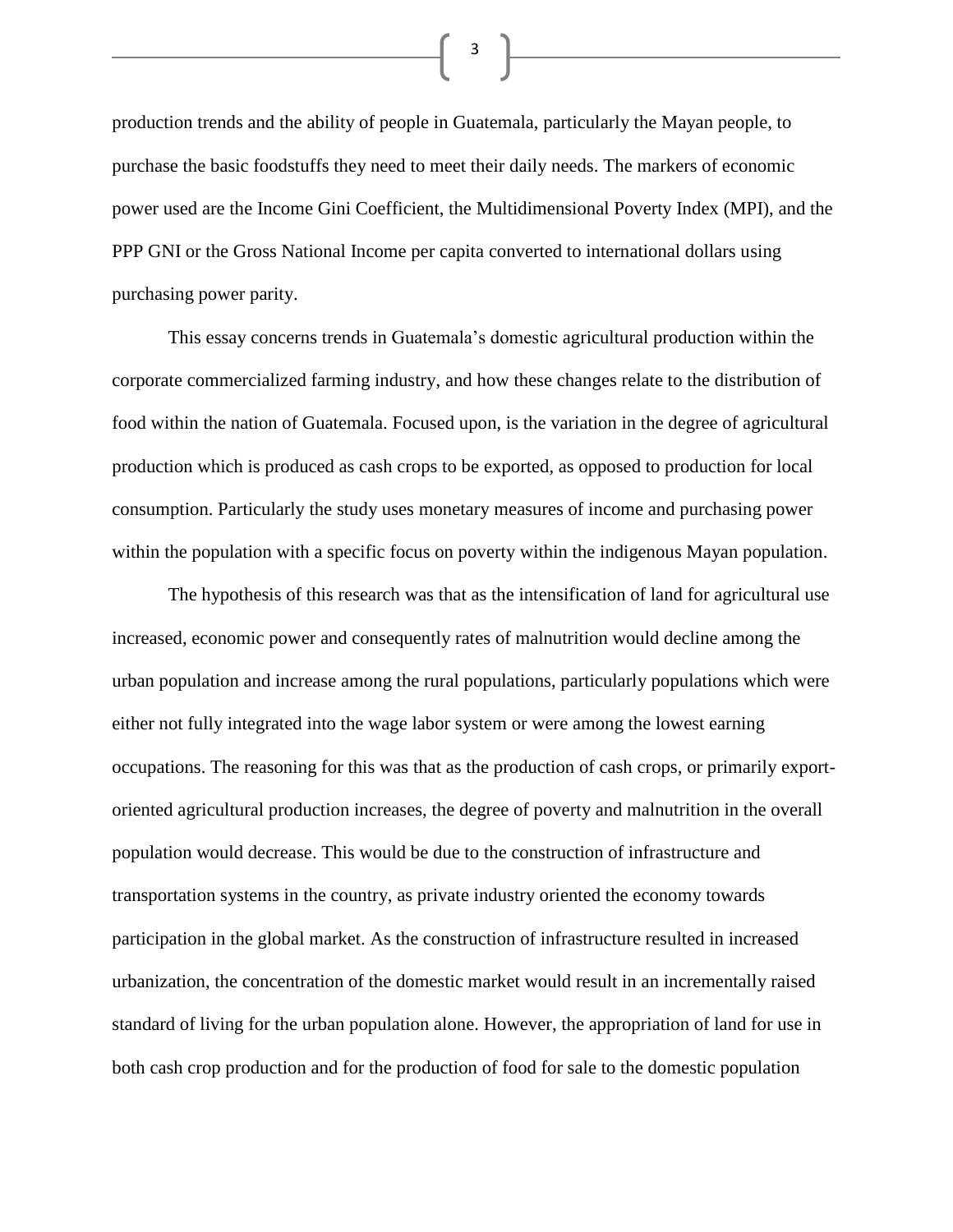presents a disadvantage for populations not integrated into the wage-labor system and populations in the lowest earning occupations. These populations previously engaged in smallscale agricultural production would be eventually forced to sell off their land to the large-scale production corporations as land taxes and other variables, such as hunger brought on by decreased yields due to environmental conditions, required them to utilize monetary currency to either pay bills or buy food. With the loss of their land previously used for self-subsistence, this population would be forced to engage in wage-labor to buy their food, likely occupations which require a large, unskilled labor force, such as hard labor, factory work, and manual agricultural labor for large corporations. These jobs would be by their profit-oriented nature, very low wage jobs which would create a high rate of poverty and malnutrition among this particular population.

4

From these deliberations, it can be hypothesized that in such a situation the indigenous Maya population would depict very low levels of purchasing power which would result in high rates of malnutrition in comparison to the overall population. Research has found that high rates of malnourishment are particularly concentrated among the rural agricultural worker class, particularly the indigenous populations of the region, which also have a significantly lower salary than the average of the population as a whole.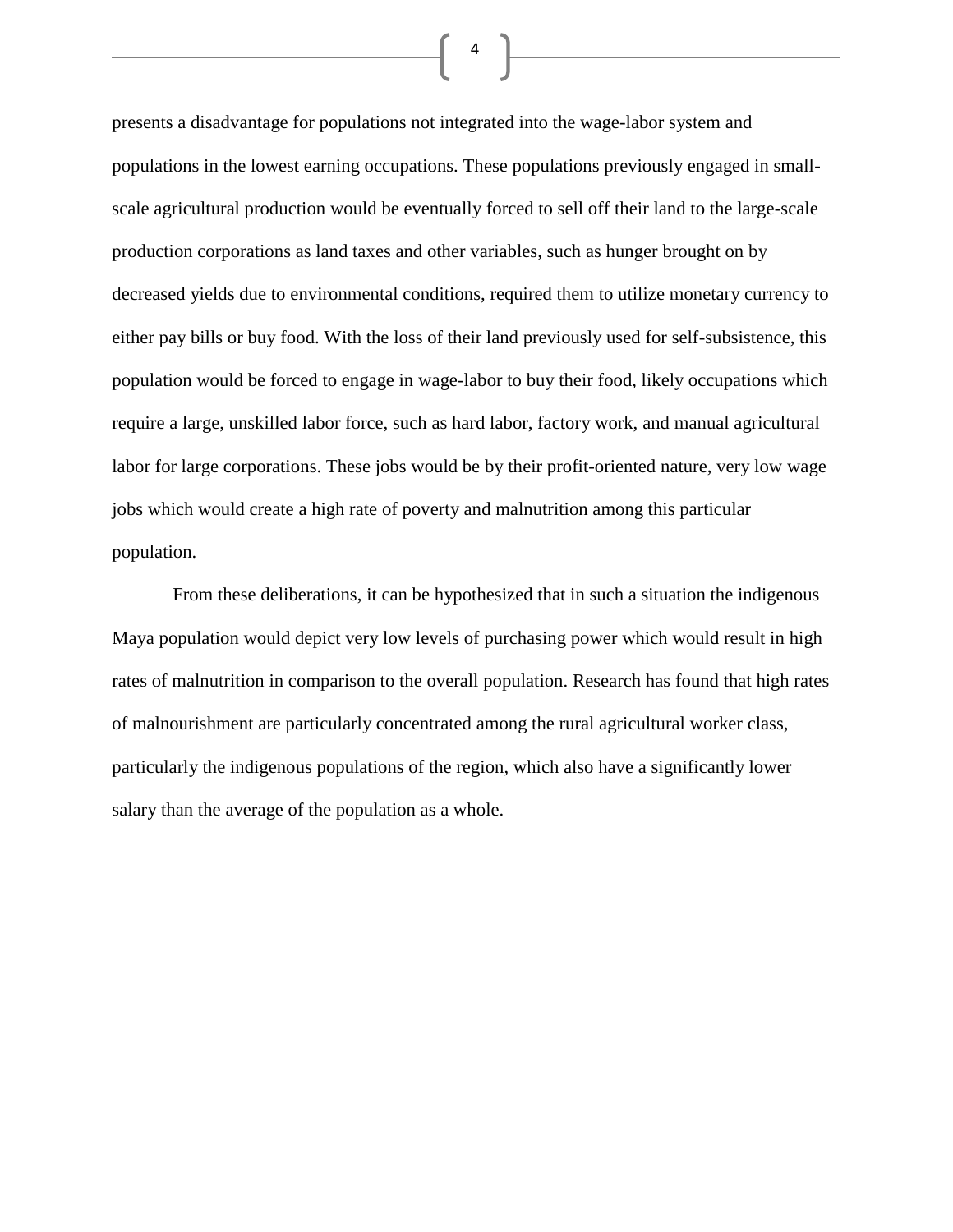#### **CONTENTS**

|         | $a_{\cdot}$    | <b>Statistical sources</b>                       |
|---------|----------------|--------------------------------------------------|
|         |                | b. Research methods                              |
|         |                | c. Summary                                       |
| $\Pi$ . |                |                                                  |
|         |                | a. Issue $&$ thesis                              |
|         |                | b. Colonial history                              |
| Ш.      |                |                                                  |
|         |                | a. Demography                                    |
|         |                | b. Distribution of wealth                        |
| IV.     |                |                                                  |
|         |                | a. Trends in agricultural production             |
|         |                | b. Production of export-oriented crops           |
|         |                | c. Production preferences for commercial farmers |
| V.      |                | <b>CONCLUSION</b><br>24                          |
|         |                | a. Summary of findings and conclusions           |
|         |                | b. Appendix of Tables                            |
|         | $\mathbf{C}$ . | <b>Bibliography</b>                              |

### $\begin{bmatrix} 5 \end{bmatrix}$

<u> 1980 - Johann Barbara, martxa a</u>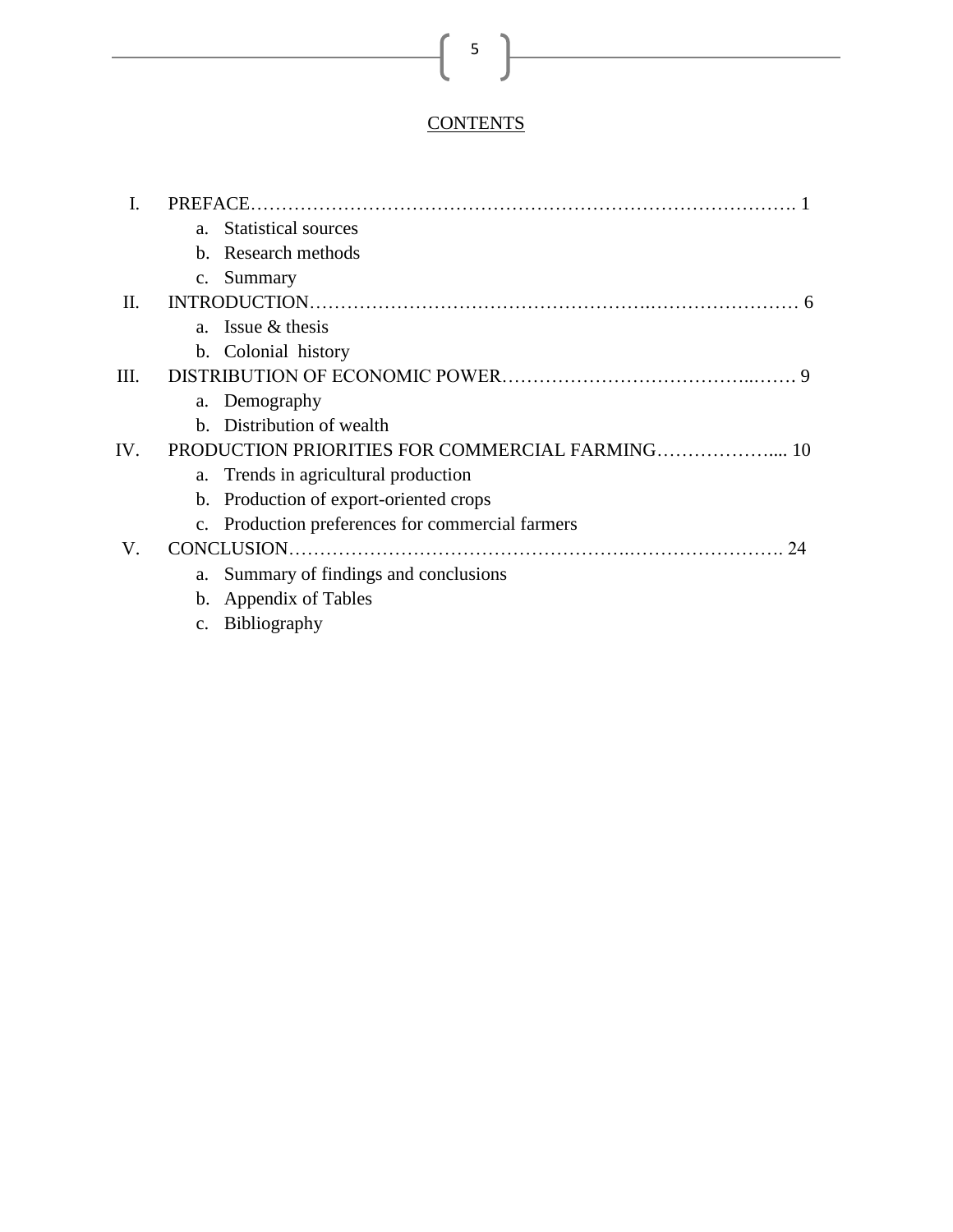II. INTRODUCTION

6

The mass privatization of Guatemala's arable land to commercialized farming corporations results in the expansion of the production & export of cash crops rather than the production of subsistence goods for domestic consumption. This trend has greatly undermined the ability of the rural Guatemalan people to sustain themselves. The farmland in the nation is used primarily for cash-crop agriculture which in turn makes it so a disproportionate amount of food-goods are available for local consumption which raises the prices on these goods due to scarcity. The people who were previously land-owning, self-sustaining farmers in their own right are now becoming reliant on the very low wage jobs within the commercialized farming industry to buy their food. The resulting lack of purchasing power among rural Guatemalans, particularly of the indigenous Mayan population, has resulted in wide spread malnutrition and poverty in Guatemala. However, while the standard of living for rural Guatemalans either stays stagnant or declines, the income of the small group of wealthy Ladino landowners is climbing as they increasingly convert what was previously land used for growing staple food crops to much more profitable crops such as sugar, bananas, and oil palm fruit for export to the wealthy nations of the world. In the attempt to develop their economy, Guatemala is urbanizing, privatizing land, and expanding commercialized farming; all strategies which impoverish the Maya of their cropland, creating vast malnourishment and forcing the Maya into a cycle of debt-slavery similar to that of the colonial era. As commercialized farms expand in Guatemala, the Maya's cropland is split up forcing them in the wage-labor economy, this results in an increase in malnutrition among the rural populations, particularly populations which are either not fully integrated into the wage labor system or are among the lowest earning occupations.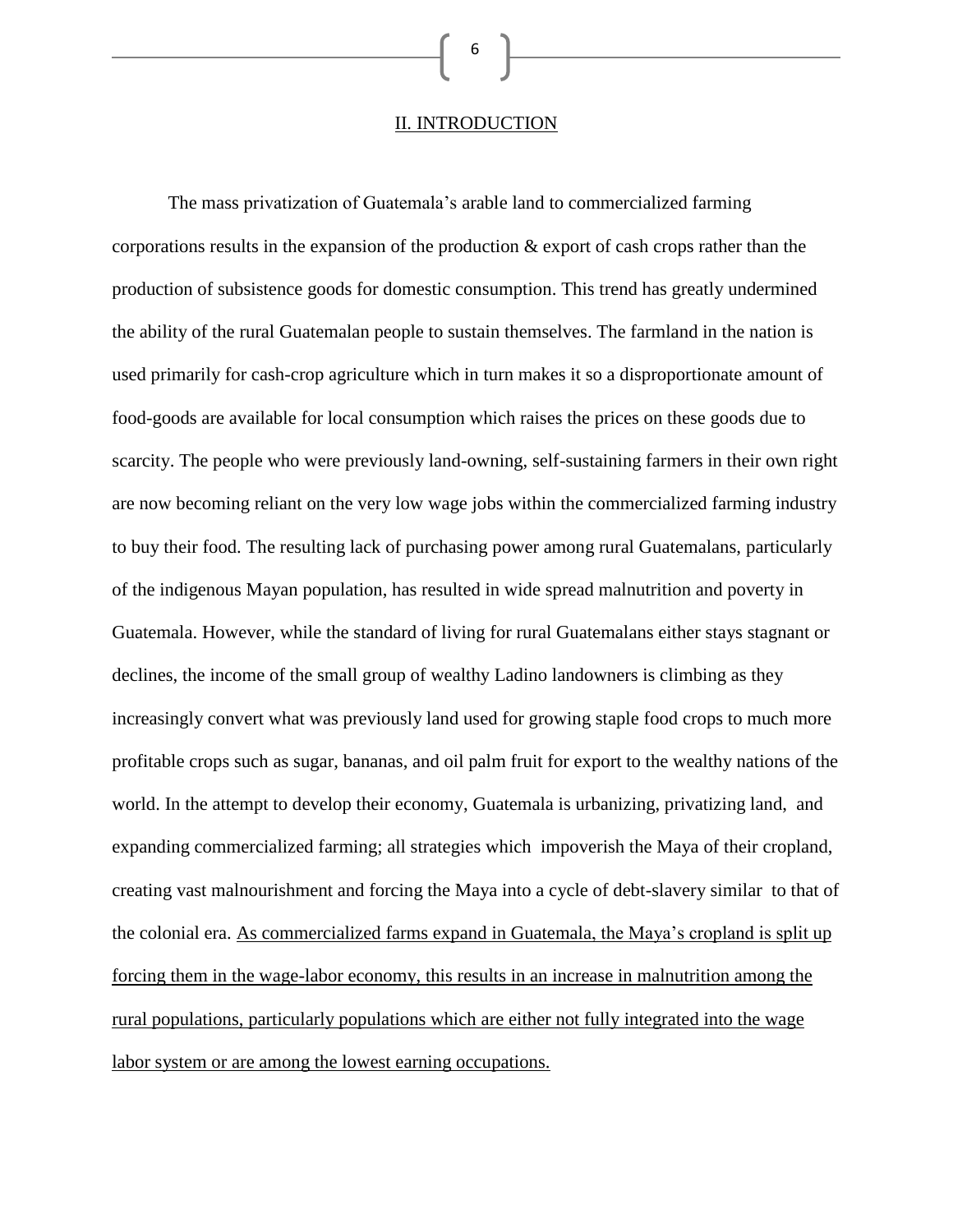Guatemala is a lush nation located in Central America just South of the U.S. and is on the border of Mexico and Belize to the North, and Honduras, and El Salvador to the Southeast. The Human Development Index (HDI) is a widely used economic measure from the United Nation's Development Program (UNDP), which calculates economic growth within nations around the globe to determine how it affects levels of human development within the nation<sup>4</sup>. Variables calculated into determining a nation's score are; life expectancy, education, income, inequality, poverty, gender equality, sustainability, demography, access to basic technology, and economic trade and production<sup>5</sup>. In the most recent 2013 publication of the United Nation's Development Programme's (UNDP) Human Development Index (HDI), Guatemala ranked low at #133 out of the 186 countries with workable data collected<sup>6</sup>. On a scale of 1.000 as the marker of the highest HDI in a nation, Guatemala has a score of 0.581, an improvement of only 0.149 from its 1980 score of  $0.432<sup>7</sup>$ . Guatemala's low ranking is primarily due to the nation's high level of poverty, high gender inequality in the labor force, high maternal mortality ratio, high infant mortality rates, and a low life expectancy within the rural population<sup>8</sup>. Guatemala places above only one nation in the entirety of Latin America and the Caribbean, Haiti, which ranks at #161 on the HDI with a score of  $0.456^9$ . Guatemala's HDI score is just barely ahead of the vastly impoverished nations of Ghana (#135) & India (#136), while in comparison, the United States of America

 $\overline{a}$ 

- 6 United Nations Development Programme. *Human Development Report: Guatemala 2013*. 2013.
- 7 United Nations Development Programme. *Human Development Report: Guatemala 2013*. 2013.

<sup>4</sup> United Nations Development Programme. *Human Development Report: Guatemala 2013*. 2013. [http://hdr.undp.org/en/.](http://hdr.undp.org/en/)

<sup>5</sup> United Nations Development Programme. *Human Development Report: Guatemala 2013*. 2013.

<sup>8</sup> United Nations Development Programme. *Human Development Report: Guatemala 2013*. 2013.

<sup>9</sup> United Nations Development Programme. *Human Development Report: Guatemala 2013*. 2013.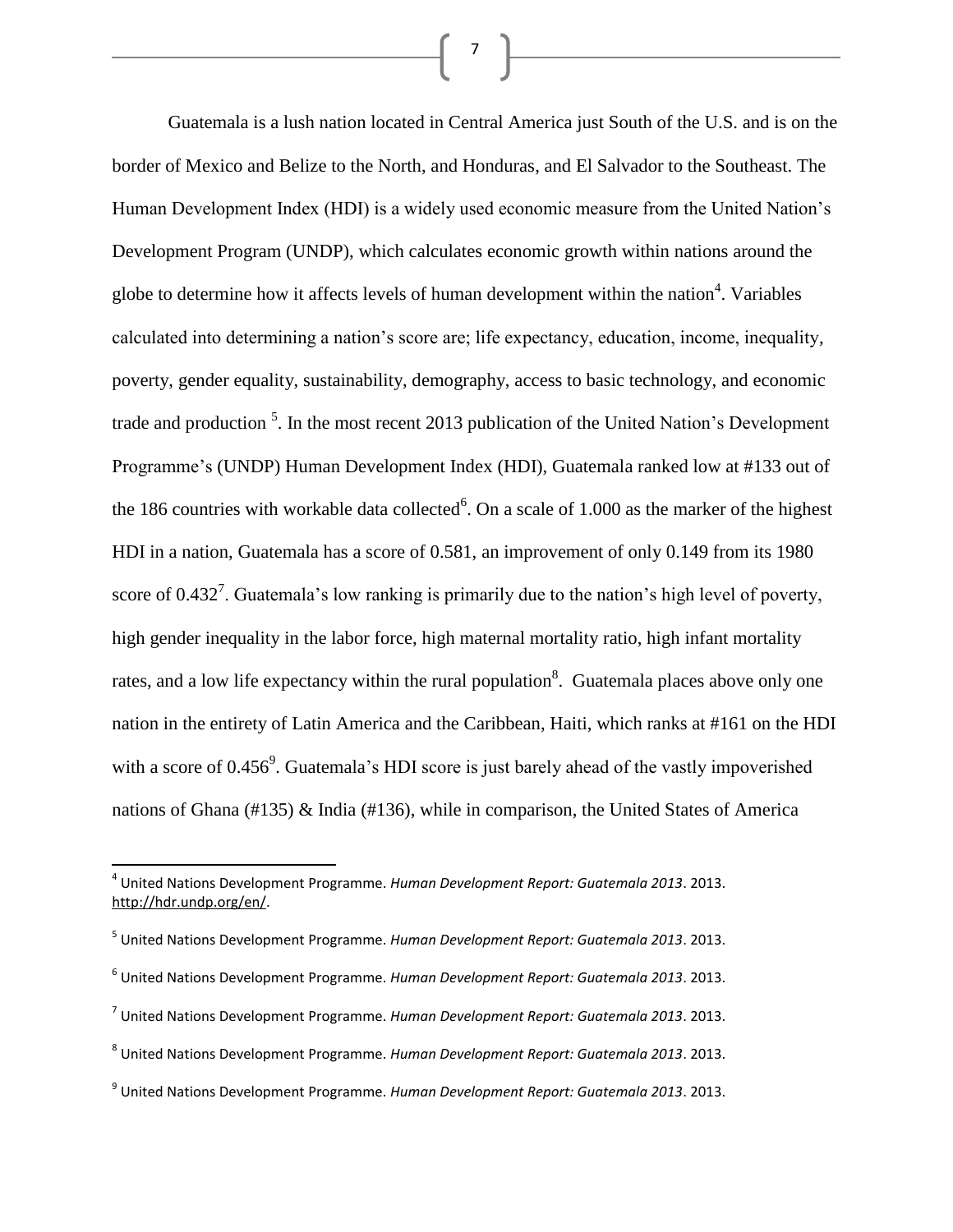ranks #3 on the HDI with a high score of  $0.937^{10}$ . Knowledge of the history of Guatemala is absolutely essential in understanding the roots of the nation's economic situation, as well as nature of the unequal relationship between the Ladino & Maya populations.

The indigenous Maya population was colonized c. 1524 by the Spanish whom turned the region into a cash crop economy for almost three centuries<sup>11</sup>. The Spanish seized the land of the indigenous people, mostly Maya, and through violence and hunger from the loss of theirs lands, the Maya were forced to work for the Spanish in the cultivation of cash crops on their  $land<sup>12</sup>$ . After gaining independence from Spain in 1821, control of Guatemala quickly fell to a long series of dictators whose control over the people was facilitated by the United Fruit Company (now called Chiquita), which further seized large tracts of land from the natives in order to expand the production of its cash crops, such as sugar, bananas, and coffee<sup>13</sup>. Throughout the Cold War, the United States also backed both the efforts of the UFC as well as dictators in their effort to halt the spread of communism and efforts at the redistribution of land in the nation<sup>14</sup>. Civil war broke out in Guatemala in 1960 and lasted until 1996, as leftist groups such as The Guerrilla Army of the Poor (EGP) and the Organization of the People in Arms (ORPA) sought to overthrow the tyrannical government and its  $army^{15}$ . The leftist groups joined together with others in the region to form the Guatemalan National Revolutionary Party (URNG). Notably, the

<sup>12</sup> Central Intelligence Agency. *The World Factbook*. 2013.

 $\overline{\phantom{a}}$ 

<sup>10</sup> United Nations Development Programme. *Human Development Report: Guatemala 2013*. 2013.

<sup>11</sup> Central Intelligence Agency. "Central America and the Caribbean: Guatemala". *The World Factbook*. U.S.A: U.S. Government, February 13, 2013[. www.cia.gov.](http://www.cia.gov/)

<sup>13</sup> Central Intelligence Agency. *The World Factbook*. 2013.

<sup>14</sup> Central Intelligence Agency. *The World Factbook*. 2013.

<sup>15</sup> *Guatemalan National Revolutionary Party*. 2013[. www.urng-maiz.org.gt.](http://www.urng-maiz.org.gt/)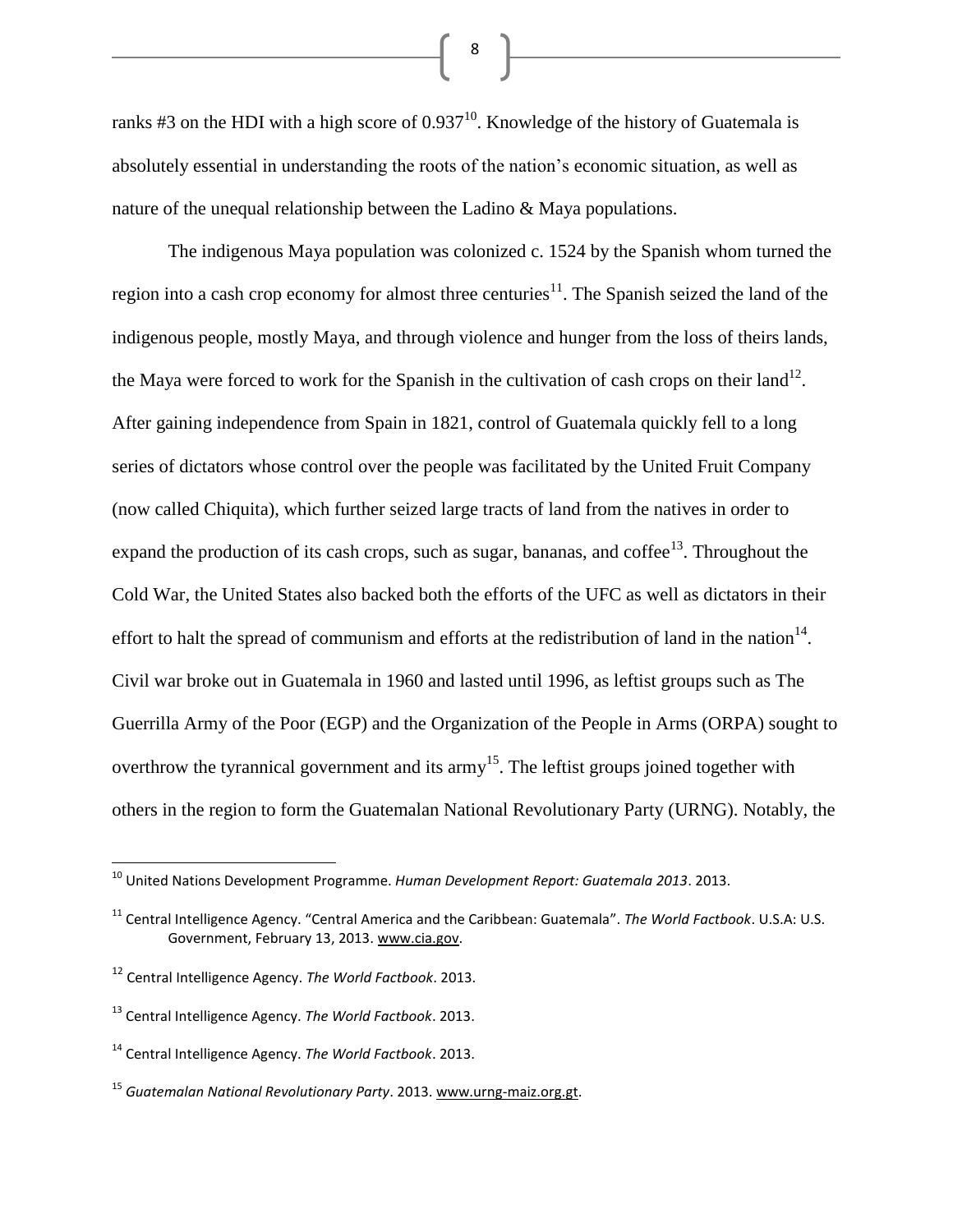URNG's symbol is an open ear of maize- a symbolization of their direct opposition to the cashcrop oriented economics of the dictatorships and UFC $^{16}$ .

The history of the nation is important because the forced appropriation of land from the Maya people by the descendants of the Spanish colonizers, the Ladinos, is still a large issue today, and one of the major causes of the poverty of the Maya. In the text *Guatemala: A Guide to People, Politics, and Cultures*, Trish O' Kane goes as far as to refer to Guatemala by its longstanding nickname, the "banana republic" for it is colonial markers of the extreme unequal distribution of land and wealth, its unequal development, and its heavy dependence on both its export crops and foreign investment<sup>17</sup>. In fact, Guatemala's economic development has changed only remotely over the centuries, the nation is still based on the original colonial model of landholding elites appropriating the land of the indigenous population, and then employing them at extremely low wages to increase their own profits, while reinvesting very little back into the local economy<sup>18</sup>. The agricultural industry still leans heavily on the cultivation of cash crops for the export industry, and land is still appropriated from the Maya for this purpose, increasing the fortunes of the rich while systematically trapping the Maya people in a vicious cycle of poverty.

 $\overline{\phantom{a}}$ 

<sup>16</sup> *Guatemalan National Revolutionary Party*. 2013.

<sup>17</sup> O' Kane, Trish. *Guatemala: A Guide to People, Politics, and Culture*. New York: Interlink Publishing Group, Inc., 1999. 42.

<sup>18</sup> O' Kane, Trish. *Guatemala: A Guide to People, Politics, and Culture*. 42.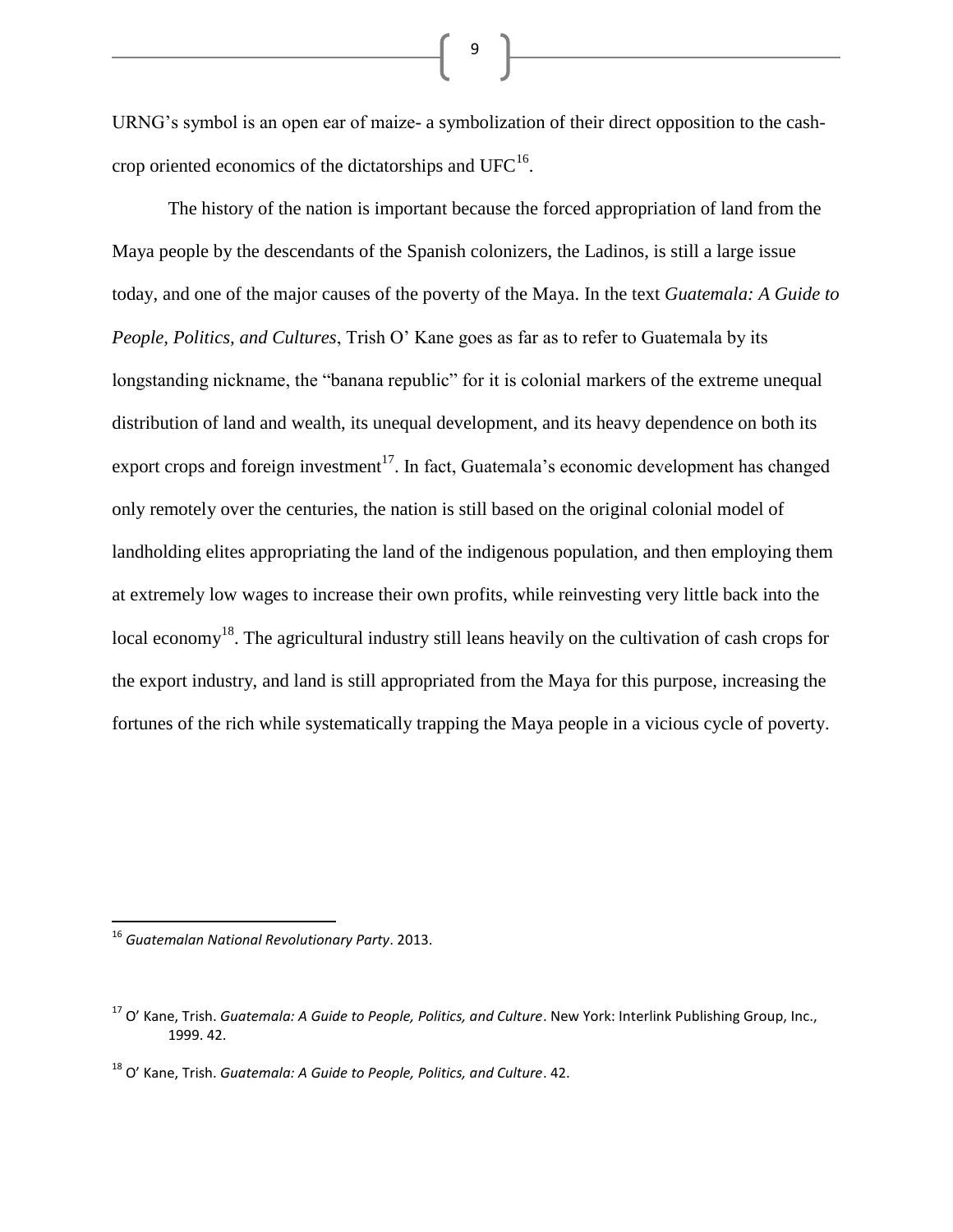#### III. DISTRIBUTION OF ECONOMIC POWER

The Central Intelligence Agency's *World Factbook* hosts an expansive collection of statistics and other data on the nations of the world, ranging from history, population, government, and the military to economics, energy use, and communications and transportation systems. Guatemala is rife with poverty, violence, and malnutrition and an astonishing 73% of the indigenous population which make up 40% of the entire nation's population, live in poverty, and around 50% of the nation's children under the age of 5 are moderately to severely malnourished<sup>19</sup>. Currently, as of 2012, 54% of the entire population of Guatemala, or roughly 7,613,477 people, are at or below the poverty line<sup>20</sup>. The nation has both the highest population growth rate in Latin America at 1.948% and the youngest population with around half being younger than 19 years of age<sup>21</sup>. Income distribution is vastly unequal and mainly divided along the lines of who owns land and who doesn't, the lowest 10% hold only 1.3% of the nation's wealth while the highest  $10\%$  hold  $29.9\%$ <sup>22</sup>.

In *Table 1: Demography; 2001, 2010 [Guatemala]*, the statistics show currently over half of the population of Guatemala live in rural areas , the majority of which are both employed in agricultural production and are of Maya ethnicity (Table 1 ). The contemporary urban capital of the nation is Guatemala City, where a majority of Spanish-speaking 59.4% of Ladino and European population reside, as well as the majority of the middle and upper class population<sup>23</sup>.

 $\overline{\phantom{a}}$ 

<sup>19</sup> Central Intelligence Agency. *The World Factbook*. 2013.

<sup>20</sup> Central Intelligence Agency. *The World Factbook*. 2013.

<sup>21</sup> Central Intelligence Agency. *The World Factbook*. 2013.

<sup>22</sup> Central Intelligence Agency. *The World Factbook*. 2013.

<sup>23</sup> Central Intelligence Agency. *The World Factbook*. 2013.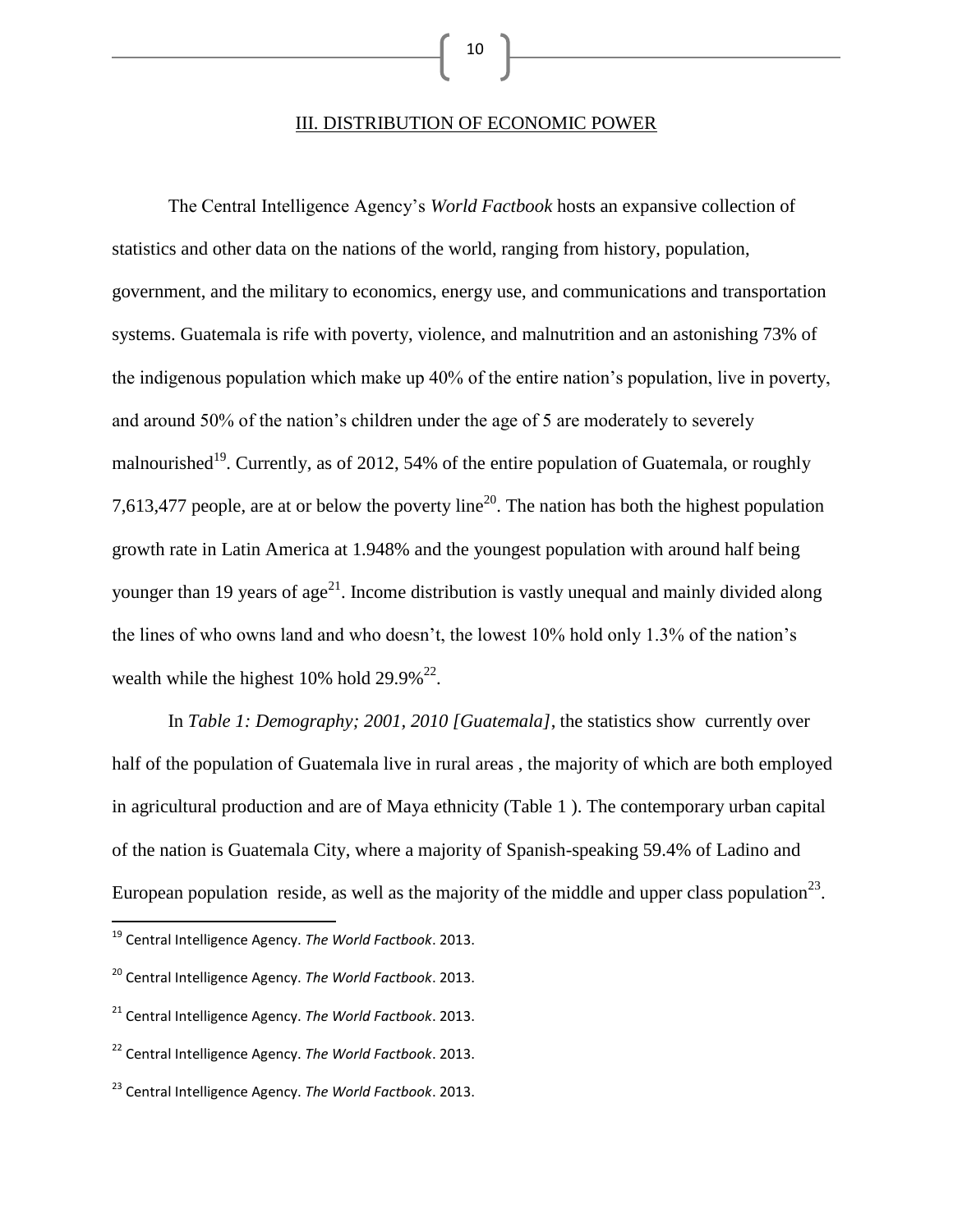| . . |  |
|-----|--|
|-----|--|

| Year | <b>Agricultural</b> |                     | <b>Rural Population</b> |                     | <b>Indigenous Population</b> |                  | <b>Total Population</b> |                     |
|------|---------------------|---------------------|-------------------------|---------------------|------------------------------|------------------|-------------------------|---------------------|
|      | <b>Population</b>   |                     |                         |                     | (Maya)                       |                  |                         |                     |
|      | <i>in millions</i>  | percent of<br>total | <i>in millions</i>      | percent of<br>total | <i>in millions</i>           | percent of total | <i>in millions</i>      | percent of<br>total |
| 2010 | 6,059,000           | 42.1%               | 8,330,000               | 57.9%               | 5,827,545                    | 40.5%            | 14,389,000              | 100%                |
| 2001 | 5,720,000           | 49.7%               | 5,793,000               | 50.3%               | 4,662,765                    | 40.5%            | 11,513,000              | 100%                |

#### Demography; 2001-2010 [Guatemala]

*Source:* FAOSTAT; 2001, 2010

\*all data values have been rounded to the  $1000<sup>th</sup>$  place

\*Indigenous population constitutes the Mayan groups K'lche (9.1%), Kaqchikel (8.4%), Mam (7.9%), Q'eqchi (6.3%), Other Mayan (8.6%), and indigenous non-Mayan (0.2%) \*40.5% is FAOSTAT's set approximation of the indigenous population for the years 2001-2010

The  $2<sup>nd</sup>$  half of the population is made up by the Maya, a people indigenous to the land, with a complex culture, social structure, and advanced agricultural techniques. In 2010, near 58% of the population of Guatemala lived in rural settings, and 42% worked in agriculture, mainly Maya who make up about 41% of this ( Table 1). According to many international economics organizations such as the World Bank and the International Monetary Fund, the standard of living is improving in Guatemala. However, even as wealth and economic activity increases in the nation, the living situation of the poor is not improving, and in many cases it is getting worse.

While per capita GNI (Gross National Income) of a nation is a popular measure of poverty, it is only useful in measuring monetary wealth on an average at the macro scale and cannot pinpoint which populations in society are benefiting. While this is much more effective when applied to urban populations, it has very limited use when measuring purchasing power in rural communities. For instance, in the case of the Guatemala, while the GNI of the nation is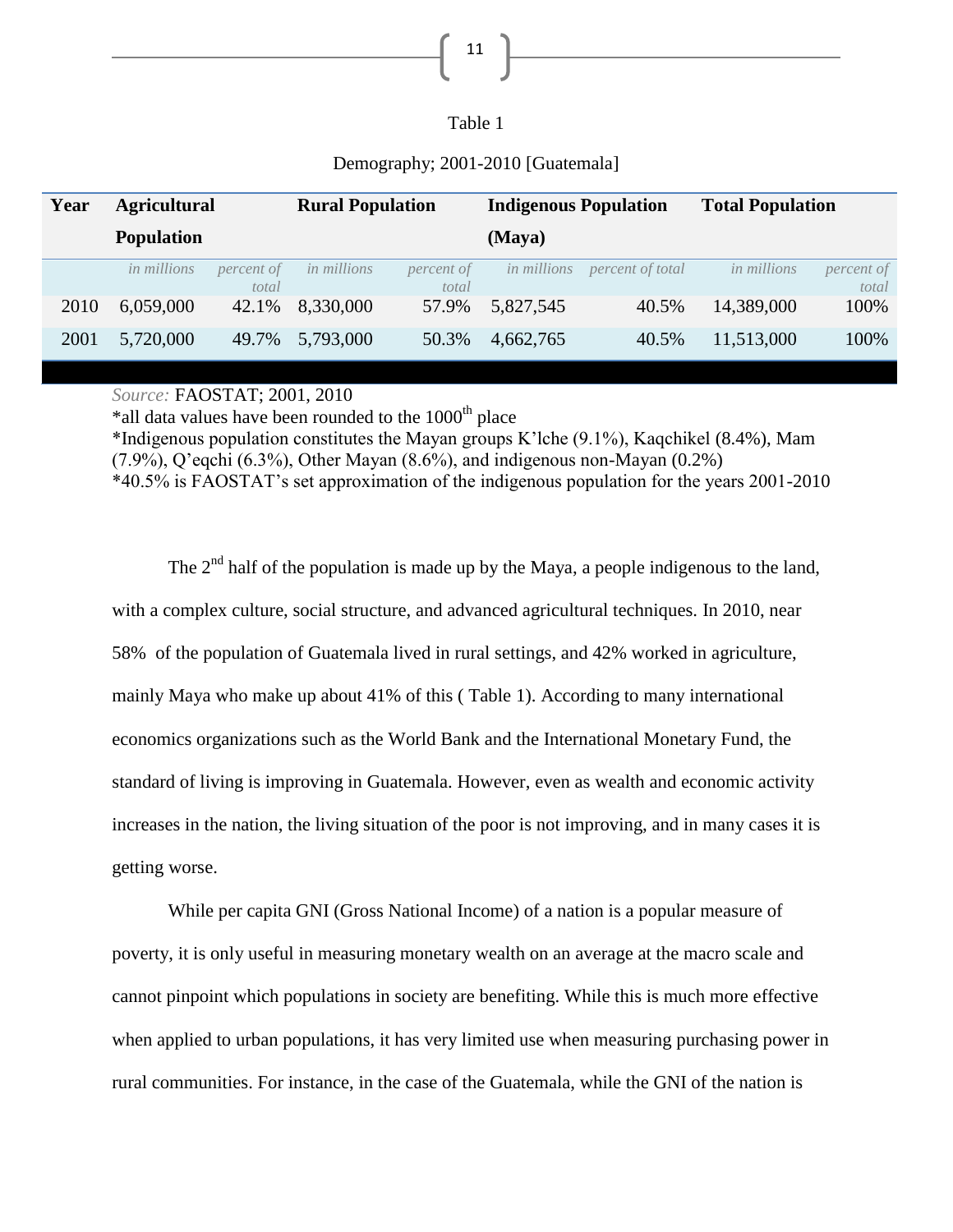increasing the income share of the lowest classes are stagnant or declining and as the population grows, the purchasing power of these people is actually declining ion most areas. Data from the World Bank's statistics *World Development Indicators*, while having incomplete data from 2007-2012, shows that income shares in Guatemala have not improved much in the lower classes. The lowest 20% & 10% of the population actually saw a significant decline in their income shares from 2000 to 2006, with the lowest 20% going from 3.54% of the GNI in 2000 to only 3.08 in the year  $2006^{24}$ . Similarly, the lowest 10% of Guatemala's population went from making a tiny 1.13% of the GNI in 2000 to only 1.06 in  $2006^{25}$ ! By using the GNI we can calculate the income of these groups, shown in *Table 2 : Measures of Economic Wealth; 2000, 2006 [Guatemala]*, we can see that while the amount of money which these groups made increased slightly, their actual purchasing power declined in response to other variables in the market.

All variables taken into account, even though the GNI grew by almost \$10 ½ billion between the year 2000 and 2006, the percent of this increase which benefited the poorest 20% and below actually *declined* instead of increased (Table 2 ). This means that the average person living in poverty, the majority of which are rural Maya agricultural workers, saw their monthly wages in the fields go up by around \$5 in a period of 7 years (Table 2). In Howard Leathers and Phillip Foster's text The World Food Problem, the issues of both unequal income distribution and malnutrition are noted in the correlation they have with the rising standard of living, both domestically and internationally. As the average income of an individual increases, both the

 $\overline{a}$ 

<sup>24</sup> World Bank Group. *World Development Indicators*. New York: United Nations, 2013. [www.worldbank.org.](http://www.worldbank.org/)

<sup>25</sup> World Bank Group. *World Development Indicators*. 2013. [www.worldbank.org.](http://www.worldbank.org/)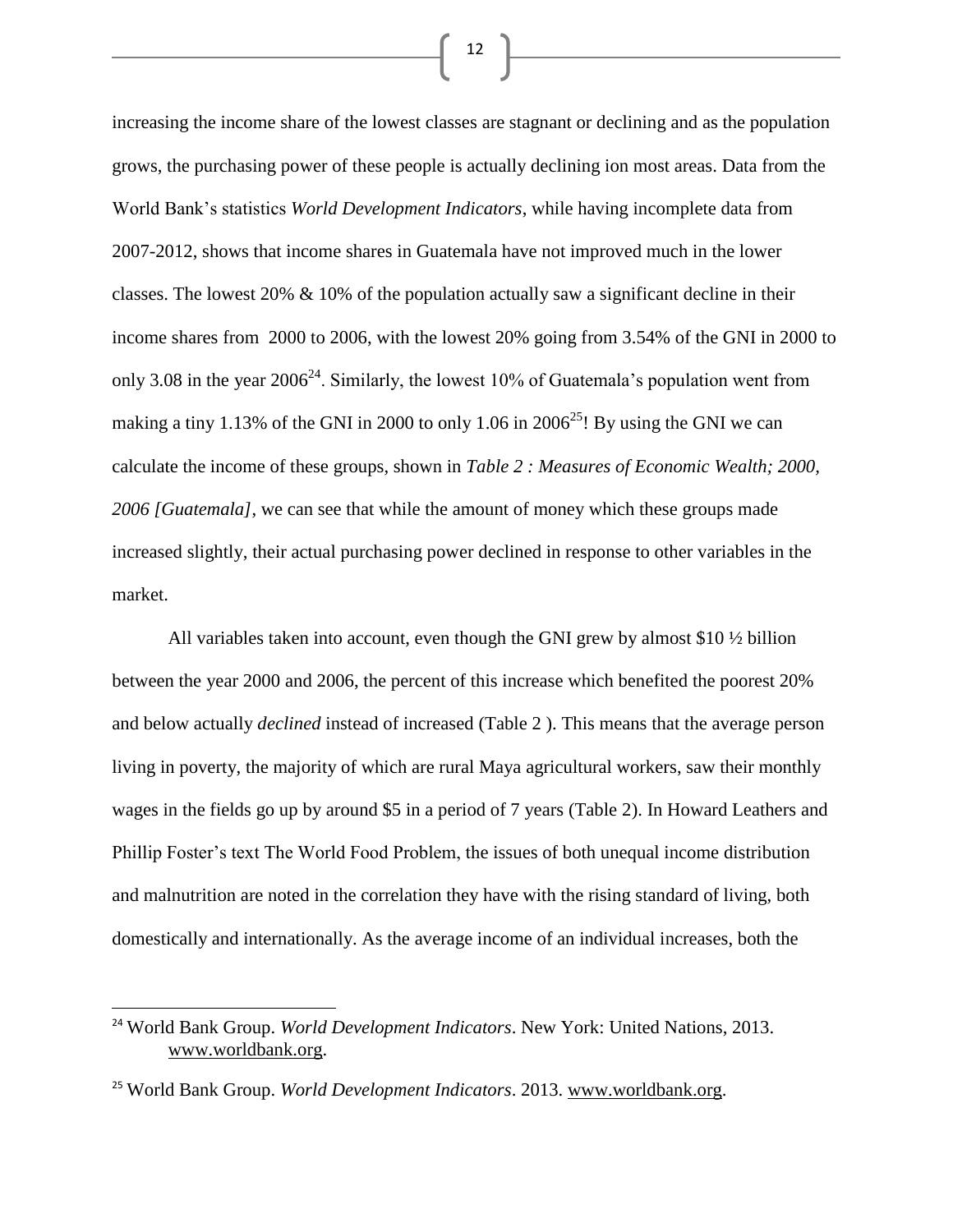| anie |  |
|------|--|
|------|--|

13

#### Measures of Economic Wealth; 2000, 2006 [Guatemala]

| <b>Economic Wealth Measure by Population</b> | 2000                | 2006                |  |
|----------------------------------------------|---------------------|---------------------|--|
| <b>Total Population</b>                      |                     |                     |  |
| Population (total)                           | 11,237,101          | 13,034,904          |  |
| <b>GNI</b>                                   | \$19,064,941,281.80 | \$29,550,730,543.00 |  |
| GNI per capita                               | \$1,730.00          | \$2,220.00          |  |
| <b>Lowest 20% of Population</b>              |                     |                     |  |
| Population (20% of total)                    | 2,247,420           | 2,606,981           |  |
| Income Share (total)                         | \$674,898,921.37    | \$910,162,500.72    |  |
| <b>Percent of GNI</b>                        | 3.54%               | 3.08%               |  |
| Annual Income per Person (average)           | \$300.30            | \$349.12            |  |
| Monthly Income per Person (average)          | \$25.02             | \$29.09             |  |
| Daily Income per Person (average)            | \$0.82              | \$0.96              |  |
| <b>Lowest 10% of Population</b>              |                     |                     |  |
| Population (10% of total)                    | 1,123,710           | 1,303,490           |  |
| Income Share (total)                         | 215,433,836.48      | 333,923,255.14      |  |
| <b>Percent of GNI</b>                        | 1.13%               | 1.06%               |  |
| Annual Income per Person (average)           | \$191.72            | \$256.18            |  |
| Monthly Income per Person (average)          | \$15.98             | \$21.35             |  |
| Daily Income per Person (average)            | \$0.53              | \$0.70              |  |

*Source:* World Bank, World Development Indicators; 2000, 2006

\*All values are in current USD

 $\overline{a}$ 

 $*$ All data values are approximations rounded to the nearest  $10<sup>th</sup>$ 

quantity and variety of food they consume also increases drastically, leaving less for those

without such purchasing power<sup>26</sup>. For Guatemala, the affordability of food for the poorest people

<sup>26</sup> Leathers, Howard D., Foster, Phillips. *The World Food Problem: Tackling the Causes of*  Undernutrition in the Third World. 3<sup>rd</sup> ed. London: Lynne Rienner Publishers, 2004.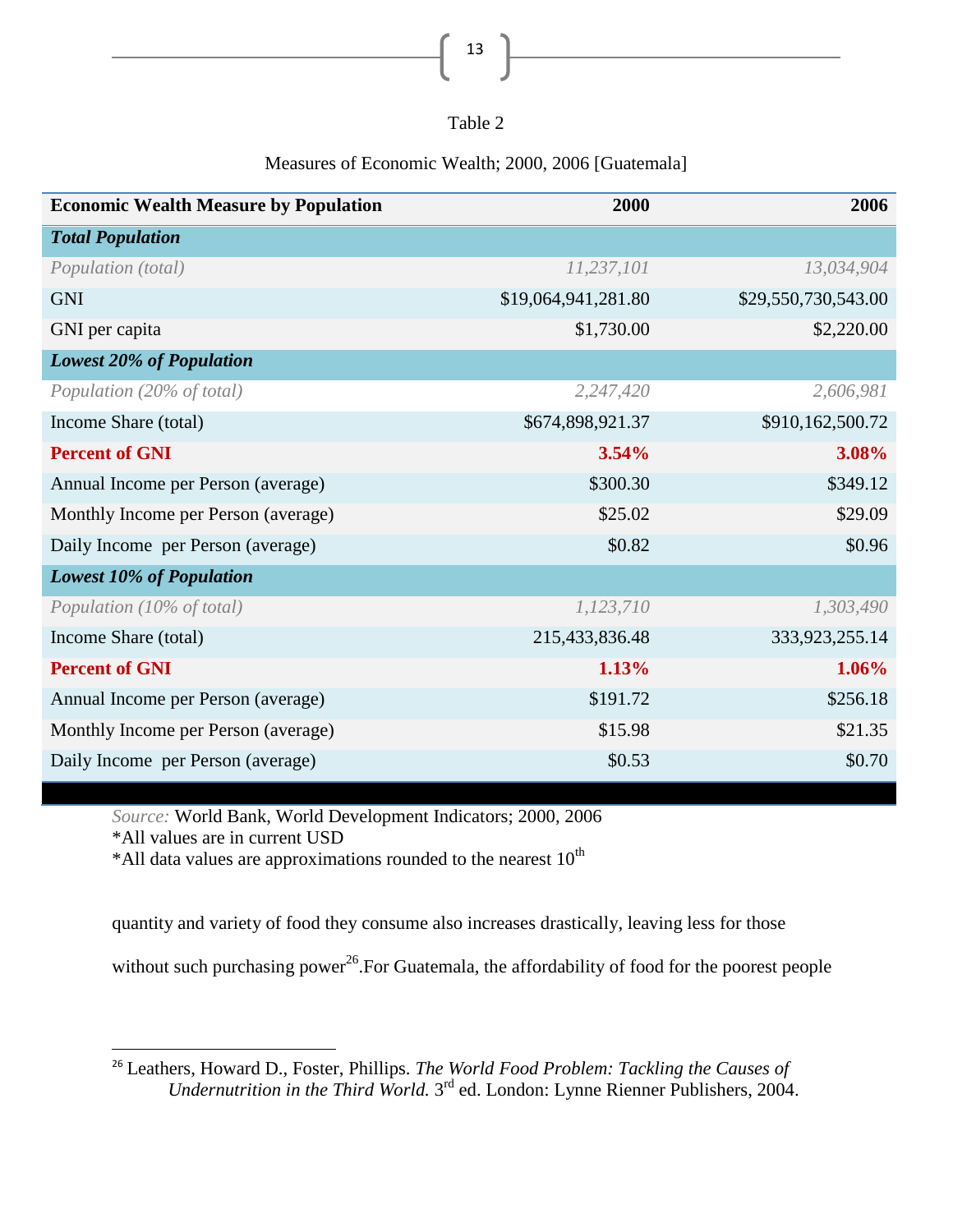is determined by the consumption patterns of the people they nations exports to, the people who are often in much more wealthier countries of the world, for Guatemala, primarily the U.S. $^{27}$ .

#### II. PRODUCTION PRIORITIES FOR COMMERCIAL FARMING IN GUATEMALA

Guatemala's primary agricultural products are sugarcane, maize, bananas, coffee, beans, cardamom, cattle, sheep, pigs, and chickens<sup>28</sup>. The most recent data from 2012, shows that the nation exported around \$9.864 billion, largely coffee, sugar, petroleum, apparel, bananas, fruits and vegetables, and cardamom<sup>29</sup>. Imported goods totaled \$15.57 billion and were composed primarily of fuels, machinery, construction materials, grain, fertilizers, electricity, mineral products, chemical products, and plastic materials<sup>30</sup>.

While Guatemala's major export products in the manufacturing industry, the natural resources industry, and in processed livestock products form a large and important part of the nation's economy, as well as their land and labor use, they are not variables which have been included in this study. This is primarily for the reason that the focus of this study is the appropriation of the indigenous population's agricultural land for use in agricultural cash cropping specifically, and the effect that has on access to food in the nation. Therefore non-food sources, while relevant as wage-earning jobs enabling food purchase, are not included in the narrow scope of this study. Also, livestock products are not included because their historically

 $\overline{a}$ 

<sup>27</sup> Leathers, Howard D., Foster, Phillips. *The World Food Problem: Tackling the Causes of Undernutrition in the Third World.* 2004

<sup>28</sup> Central Intelligence Agency. *The World Factbook*. 2013.

<sup>29</sup> Central Intelligence Agency. *The World Factbook*. 2013.

<sup>30</sup> Central Intelligence Agency. *The World Factbook*. 2013.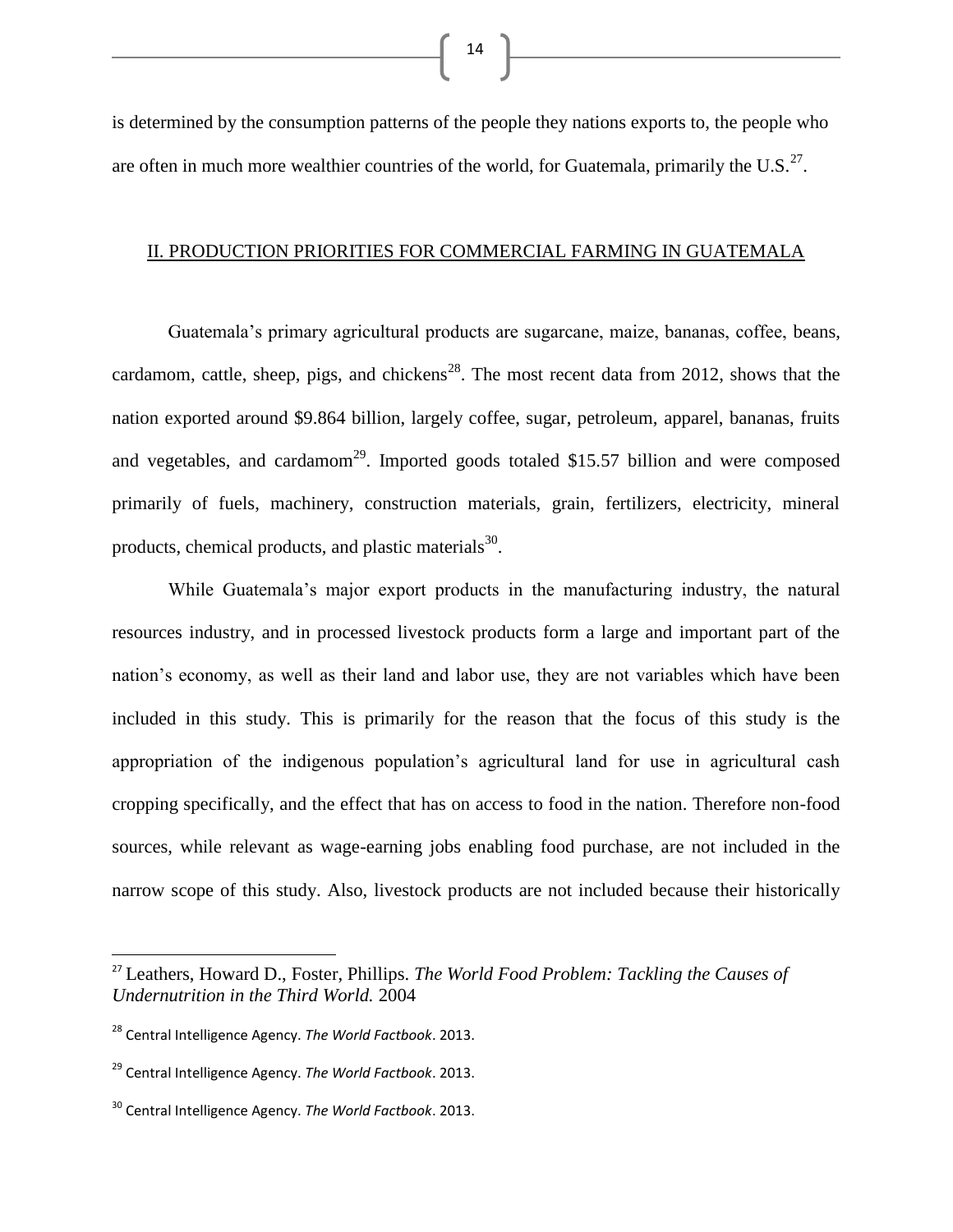high prices greatly limit their consumption by the lowest wage earners in Guatemala, to the degree that vegetables are almost always a more fiscally accessible alternative. In order to measure only the largest-scale agricultural products, only crops which were produced in excess of 99,999 tonnes annually between the years 2001 and 2010 have been analyzed in this study.

Access to food, as aforementioned, has consistently been one of the biggest problems in Guatemala's history due to the long colonization of the nation, which brought both the nation's economic transformation into a cash crop economy, in addition to the prejudice and violence against the indigenous population. The Food and Agricultural Organization of the United Nations (FAOSTAT) provides a wealth of detailed statistics on production, trade, population, and land use among other things on the vast majority of the nations of the world in the *FAOSTAT Database*, which have been used to configure the tables in this study.

As seen in *Table 3: Agricultural Production over a 10 year span;2001-2010 [Guatemala]*, between the years 2001-2010, the primary agricultural products, produced in excess of 999,999 tons were bananas, maize, oil palm fruit, and sugar cane (Table 3). Notably, only one crop, maize, is a food with nutritional value which is also domestically consumed in Guatemala, while oil palm fruit is wholly an export crop as are the majority of bananas (Table 3). However, while the production of maize did increase in this interval by 542,520 tons that is still just a 33.2% increase from its production 10 years ago (Table 3), which is along the lines of a 20% increase in population (Table 3). The majority of Maya grow their own maize however, as it is a staple crop in their everyday diet.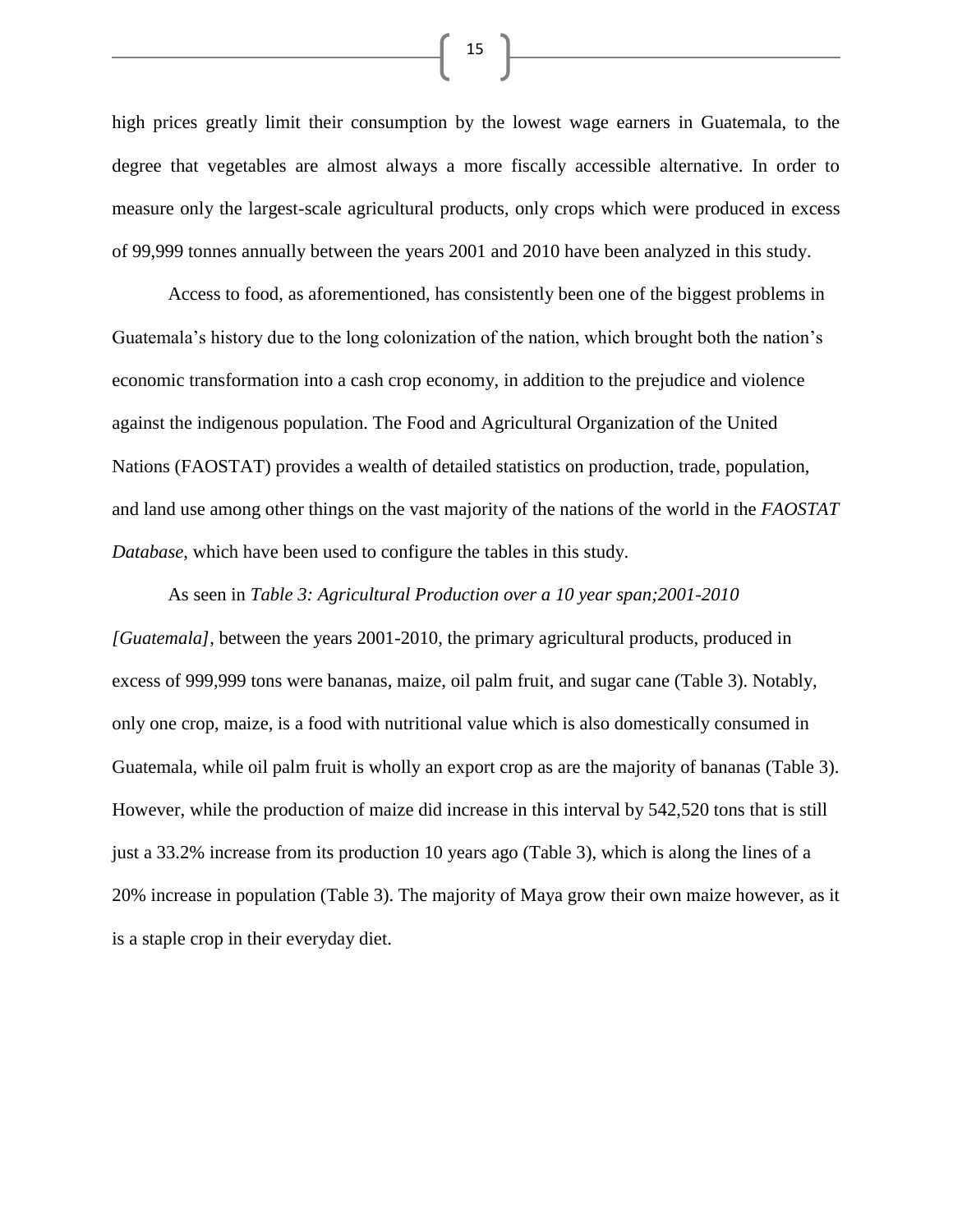#### Agricultural Production over a 10-year span; 2001-2010 [Guatemala]

| <b>Crop</b>                                                   | <b>Production (tons)</b><br>2001 | Production (tons)<br>2010 | <b>Change</b> in<br>tons,<br>2001-2010 | Percentage<br>Change<br>2001-2010 |
|---------------------------------------------------------------|----------------------------------|---------------------------|----------------------------------------|-----------------------------------|
| For production values at or in excess of 999,999 tons in 2010 |                                  |                           |                                        |                                   |
| <b>Bananas</b>                                                | 1,100,000                        | 2,637,570                 | $+1,537,570$                           | $+58.2%$                          |
| Maize                                                         | 1,091,480                        | 1,634,000                 | $+542,520$                             | $+33.2%$                          |
| <b>Oil Palm Fruit</b>                                         | 466,600                          | 1,213,000                 | $+746,400$                             | $+61.5%$                          |
| <b>Sugar Cane</b>                                             | 16,934,900                       | 22,216,700                | $+5,281,800$                           | $+23.7%$                          |
| For production values at or in excess of 99,999 tons in 2010  |                                  |                           |                                        |                                   |
| <b>Beans</b> (dry)                                            | 94,656                           | 196,411                   | $+101,755$                             | $+51.8%$                          |
| Coffee (green)                                                | 275,700                          | 247,501                   | $-28,199$                              | $-10.2%$                          |
| Lemons & Limes                                                | 130,762                          | 107,796                   | $-22,966$                              | $-17.5%$                          |
| Mangos, Guavas, Mangosteens                                   | 82,980                           | 105,909                   | $+22,929$                              | $+21.6%$                          |
| Onions (dry)                                                  | 105,828                          | 121,744                   | $+15,916$                              | $+13.0%$                          |
| Oranges, Mandarins                                            | 120,000                          | 149,504                   | $+29,504$                              | $+19.7%$                          |
| <b>Other Melons; Cantaloupes</b>                              | 188,163                          | 480,434                   | $+292,271$                             | $+60.8\%$                         |
| <b>Palm Kernels</b>                                           | 46,660                           | 121,300                   | $+76,640$                              | $+63.1\%$                         |
| <b>Palm Oil</b>                                               | 70,000                           | 182,000                   | $+112,000$                             | $+61.5%$                          |
| Papayas                                                       | 39,000                           | 203,182                   | $+164,182$                             | $+80.8\%$                         |
| <b>Pineapples</b>                                             | 101,287                          | 234,326                   | $+133,039$                             | $+56.7\%$                         |
| Plantains                                                     | 266,500                          | 192,607                   | $-73,893$                              | $-27.7%$                          |
| <b>Potatoes</b>                                               | 226,578                          | 480,994                   | $+254,416$                             | $+52.8%$                          |
| Tomatoes                                                      | 174,950                          | 300,193                   | $+125,243$                             | $+41.7%$                          |
| Vegetables*                                                   | 1,020,501                        | 1,553,445                 | $+532,944$                             | $+34.3%$                          |
| Watermelons                                                   | 126,150                          | 125,163                   | $-987$                                 | $-0.7%$                           |

*Source:* FAOSTAT; 2001, 2010

\*Vegetables includes green beans, cabbages & other brassicas, carrots & turnips, cauliflowers & broccoli, chillies & green peppers, garlic, leguminous vegetables, lettuce & chicory, okra, onions, green peas, tomatoes, watermelons, and other melons (such as cantalopes).

\***BOLD** = production increase in excess of 50%

\*Conversion: 1 ton  $= 2000$ lbs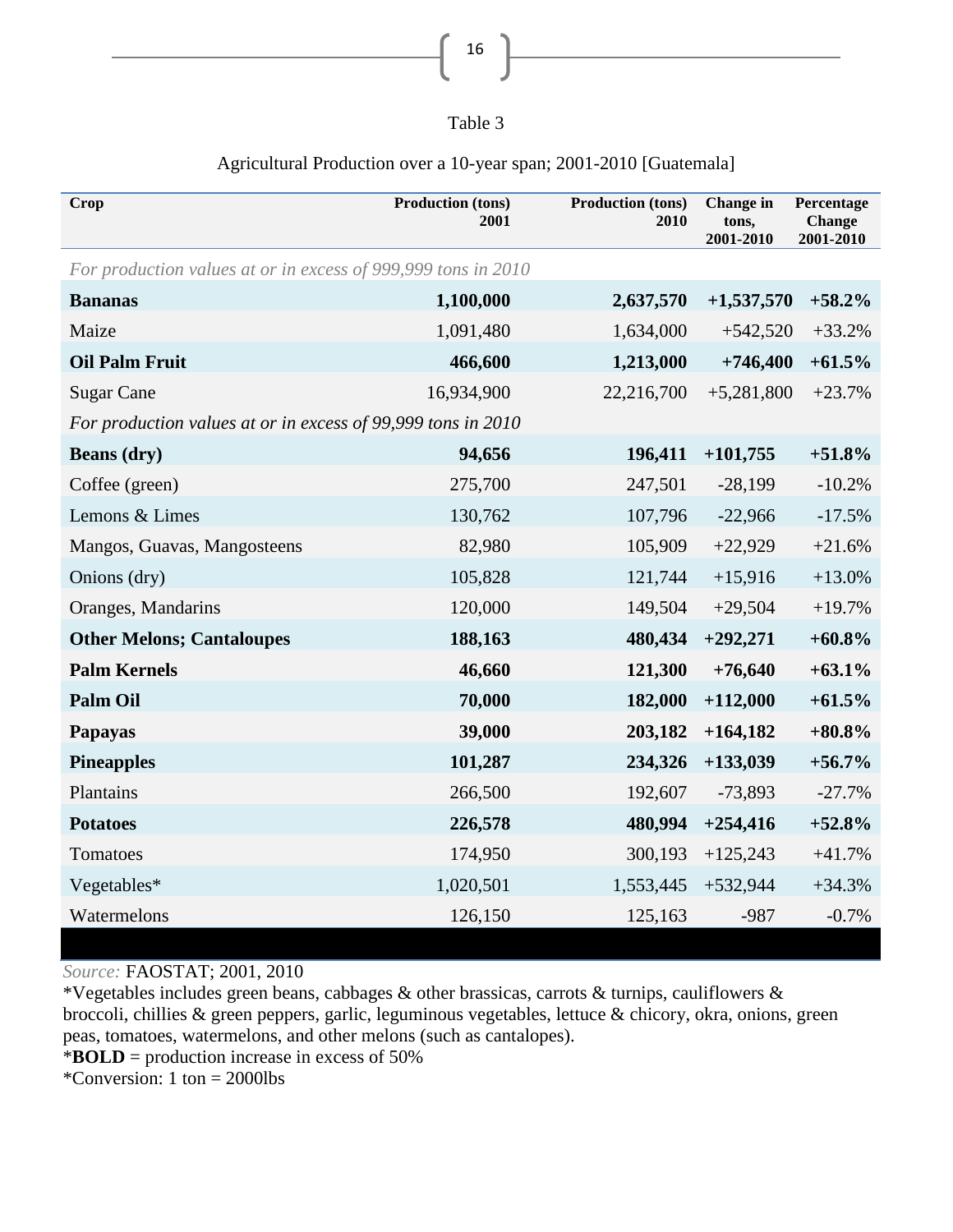However, the World Bank also tells us that between the years 2000 and 2006, inflation on the price of consumer goods in general within Guatemala went up by  $0.6\%$ <sup>31</sup>. The United States Department of Agriculture (USDA) *GAIN Report*; "Guatemala Agricultural Situation Guatemala Corn 2007" is an analysis of the prices of maize from the year 2000 to 2007. The report states that the price of maize went up from \$84/ton or \$0.04/lb in 2000 to \$163/ton or \$0.08/lb in 2006, which is a 100% increase in price over just a 7 year period<sup>32</sup>. So even though the annual income of the lowest rural people increased by \$50-60, inflation caused the price of their staple food, maize, to increase by 100% which means that in 2006 they would pay double what they paid in 2000 to buy maize at the market.

In the text *God and Production in a Guatemalan Town*, anthropologist Sheldon Annis discusses his fieldwork in Guatemala and the economic and social conditions of the nation. Maize or corn, has historically been one of the primary staple crops of Guatemala and the primary food in the diet of the nation's millions of indigenous Mayan people living in the rural countryside<sup>33</sup>. However for the high degree of importance maize has in the Guatemalan people's diets, the crop is not produced at a high enough quantity to meet the nutritional needs of the population<sup>34</sup>. Maize is the food of the poor in Guatemala, many people use it because it is cheap and nutritional, resilient, as well as a traditional ethnic meal item when made into corn tortillas  $35$ .

 $\overline{\phantom{a}}$ 

<sup>31</sup> World Bank Group. *World Development Indicators*. 2013. [www.worldbank.org.](http://www.worldbank.org/)

<sup>&</sup>lt;sup>32</sup> United States Department of Agriculture (USDA). "Guatemala: Agricultural Situation, Guatemala Corn, 2007". *Global Agricultural Information Network (GAIN Report Database)*. New York: United States Government, 2007. [www.usda.gov.](http://www.usda.gov/)

<sup>&</sup>lt;sup>33</sup> Annis, Sheldon. *God and Production in a Guatemalan Town*. Austin: University of Texas Press, 1987. 31.

<sup>34</sup> Annis, Sheldon. *God and Production in a Guatemalan Town*. 1987. 39.

<sup>35</sup> Annis, Sheldon. *God and Production in a Guatemalan Town*. 1987. 33.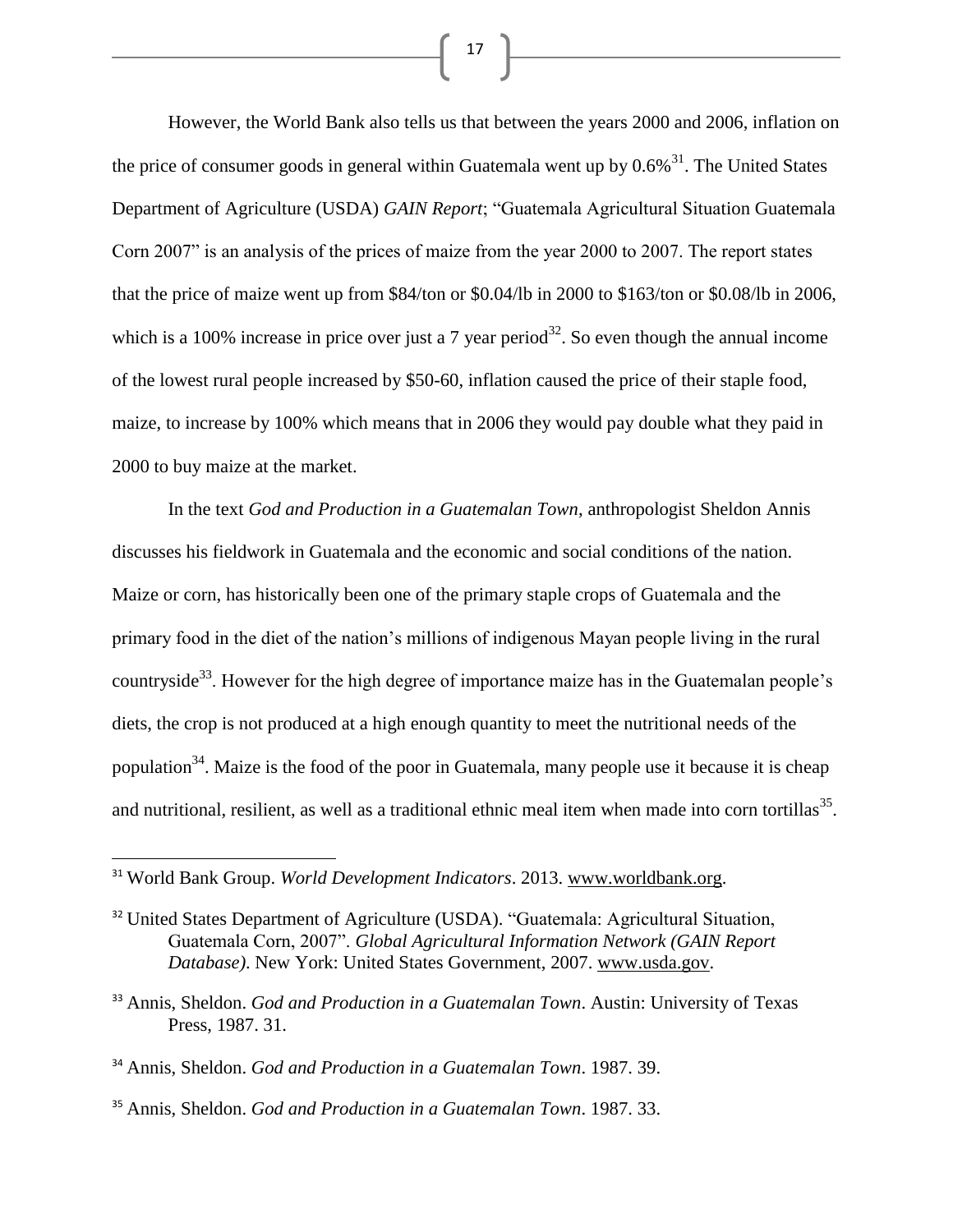However, maize is not a very profitable crop to produce and so commercial farms turn to crops like sugar instead to reap a higher profit<sup>36</sup>.

Sugar cane is historically one of the crops which has been produced in the largest quantity in Guatemala due to high international demand, the nation produced over 22 million tons in 2010, which represented only a 23.7% increase from the almost 17 million tons produced in 2001 (Table 3 ). However, while the production of sugar did not increase as much as many other crops, sugar is still produced in a quantity many times greater than any crop in Guatemala.

Cash crops that did increases steeply from 2001-1020 however were bananas and oil palm fruit (Table 3). Banana production increased by 58.2% in this period, but only 52.6% of the harvest was exported in 2010, as opposed to 79.4% in 2001 (Table 4). The exportation of food crops such as potatoes and tomatoes also decreased significantly in this period, while their production nearly doubled (Table 4). These crops were exceptions however, and the majority of the cash crops had increasingly large quantities of their harvests exported. Coffee, palm oil, and plantains all increased in the percent of their production exported, and watermelons exports nearly tripled (Table 4).

In correlation with the changes in production and exportation the percent of the land's area which has been converted to permanent cropland has increased. In 2001, permanent cropland made up 5.5% of the total land area which nearly doubled to 8.8% by the year  $2009^{37}$ . Permanent cropland is an important concept, because it denotes land on which a particular crop is cultivated year round, usually cash crops such as cocoa, coffee, and rubber- as such permanent

l

<sup>36</sup> Annis, Sheldon. *God and Production in a Guatemalan Town*. 1987. 39.

<sup>37</sup> Food & Agricultural Organization of the United Nations (FAOSTAT). *FAOSTAT Database*. 2012. [www.faostat.fao.org.](http://www.faostat.fao.org/)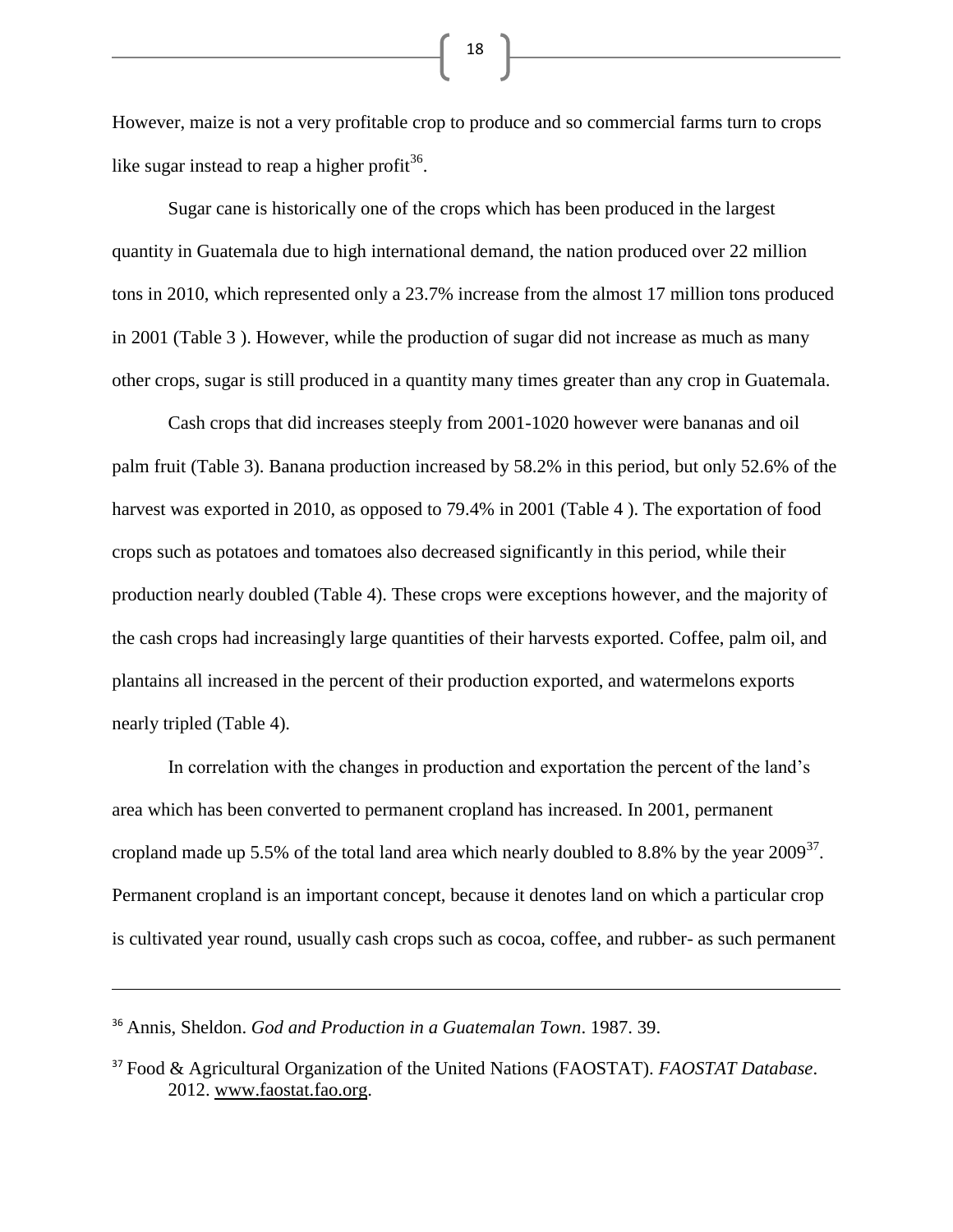| I | controllers.<br>I<br>-<br>× |  |
|---|-----------------------------|--|
|   |                             |  |

| nг<br>⊿ 1 |  |
|-----------|--|
|-----------|--|

#### Export-Oriented Agricultural Production over a 10-year span; 2001-2010 [Guatemala]

| Crop                                                          | <b>Fraction of Production</b><br><b>Exported</b> (tons)<br>2001 | Percentage of<br><b>Production</b><br><b>Exported</b> | <b>Fraction of Production</b><br><b>Exported</b> (tons)<br>2010 | Percentage of<br><b>Production</b><br><b>Exported</b> |
|---------------------------------------------------------------|-----------------------------------------------------------------|-------------------------------------------------------|-----------------------------------------------------------------|-------------------------------------------------------|
|                                                               |                                                                 | 2001                                                  |                                                                 | 2010                                                  |
| For production values at or in excess of 999,999 tons in 2010 |                                                                 |                                                       |                                                                 |                                                       |
| <b>Bananas</b>                                                | 873,829/1,100,000                                               | 79.4%                                                 | 1,387,516/2,637,570                                             | 52.6%                                                 |
| Maize                                                         | 6,321/1,091,480                                                 | 0.5%                                                  | 7,265/1,634,000                                                 | 0.4%                                                  |
| <b>Oil Palm Fruit</b>                                         | N/A/466,600                                                     | N/A                                                   | N/A/1,213,000                                                   | N/A                                                   |
| Sugar                                                         | 1,130,249/16,934,900                                            | 6.6%                                                  | 1,742,083/22,216,700                                            | 10.2%                                                 |
| For production values at or in excess of 99,999 tons in 2010  |                                                                 |                                                       |                                                                 |                                                       |
| Beans (dry)                                                   | 3,786/94,656                                                    | 3.9%                                                  | 3,451/196,411                                                   | 1.7%                                                  |
| Coffee (green & roast)                                        | 247,590/275,700                                                 | 89.0%                                                 | 235,517/247,501                                                 | 95.1%                                                 |
| Lemons & Limes                                                | 1,578/130,762                                                   | 1.2%                                                  | 6,041/107,796                                                   | 5.6%                                                  |
| Mangos, Guavas,<br>Mangosteens                                | 8,104/82,980                                                    | 9.7%                                                  | 15,116/105,909                                                  | 14.2%                                                 |
| Onions (dry)                                                  | 17,082/105,828                                                  | 16.1%                                                 | 17,925/121,744                                                  | 14,7%                                                 |
| Oranges, Mandarins                                            | 57/120,000                                                      | 0.04%                                                 | 102/149,504                                                     | 0.06%                                                 |
| <b>Other Melons;</b><br><b>Cantaloupes</b>                    | 164,891/188,163                                                 | 87.6%                                                 | 323,636/480,434                                                 | 67.3%                                                 |
| <b>Palm Oil</b>                                               | 48,899/70,000                                                   | 69.8%                                                 | 152,762/182,000                                                 | 83.9%                                                 |
| Papayas                                                       | 2,814/39,000                                                    | 7.2%                                                  | 12,470/203,182                                                  | 6.1%                                                  |
| Pineapples                                                    | 5,957/101,287                                                   | 5.8%                                                  | 10,624/234,326                                                  | 4.5%                                                  |
| <b>Plantains</b>                                              | 76,975/266,500                                                  | 28.8%                                                 | 107,990/192,607                                                 | 56.0%                                                 |
| Potatoes                                                      | 72,745/226,578                                                  | 32.1%                                                 | 33,888/480,994                                                  | 7.0%                                                  |
| Tomatoes                                                      | 46,229/174,950                                                  | 26.4%                                                 | 31,723/300,193                                                  | 10.5%                                                 |
| Vegetables*                                                   | 377,482/1,020,501                                               | 36.9%                                                 | 586,427/1,553,445                                               | 37.7%                                                 |
| <b>Watermelons</b>                                            | 21,340/126,150                                                  | 16.9%                                                 | 68,693/125,163                                                  | 54.8%                                                 |

*Source:* FAOSTAT; 2001, 2010

\*Vegetables includes green beans, cabbages & other brassicas, carrots & turnips, cauliflowers & broccoli, chillies & green peppers, garlic, leguminous vegetables, lettuce & chicory, okra, onions, green peas, tomatoes, watermelons, and other melons (such as cantalopes).

**BOLD**= Exports in excess of 50% of production

\*Conversion: 1 ton = 2000lbs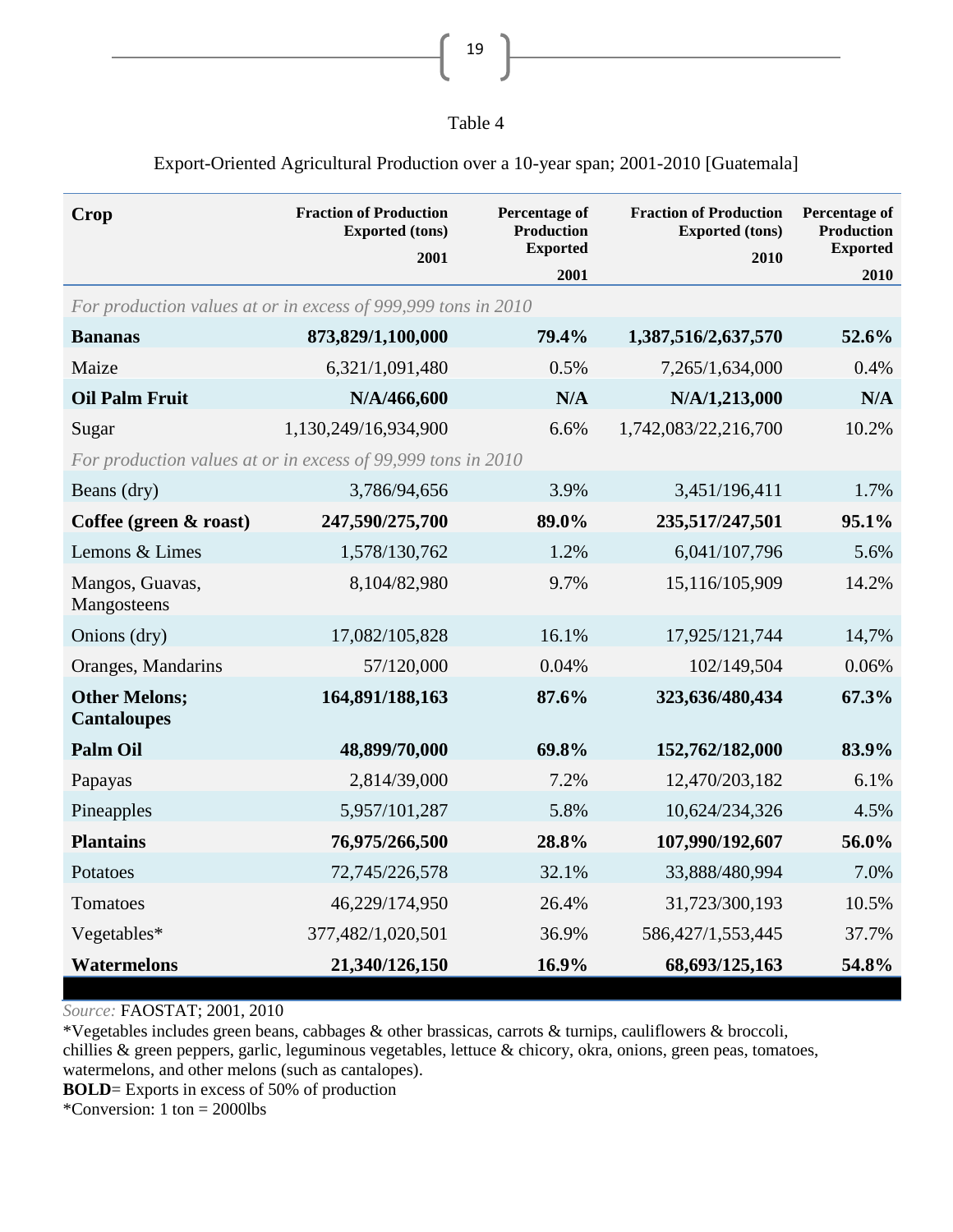cropland is often a synonym for plantations, can tell us in part the rate at which commercial farming is expanding<sup>38</sup>. This is important when you note that the majority of this land was appropriated as result of the land area once compromising the indigenous Mayan peoples village area, communal farming plots, and the forestland and streams which had once supported these people's self-sufficient lifestyle. Rigoberta Menchu, a Guatemalan social activist for indigenous rights expands on her own personal account of the effects which the fragmentation of their land had on their ability to procure food for themselves in her biography I, Rigoberta Menchu.

When the government parceled the land out and tried to create divisions within the community - everyone with their own plot, their own bit of land – there wasn't enough for us all to live in one place together. They gave us plots which were very separate, a long way from each other, and many neighbors lived quite a distance away, and the houses were very far apart… They used this method to separate us but the little plots of land weren't big enough to work. We had barely a manzana of land each  $(1.7 \text{ acres})^{39}$ .

The expansion of these commercial farms also results in either, the appropriation or the fragmentation of the Maya's agricultural land, the primary effect of this being that the Maya can no longer produce a sufficient quantity of food crops on their land, increasing their dependence on wage-labor for the commercial farms. Working for these farms also often requires workers to relocate next to them during harvest season as company transportation is only offered seasonally, and getting to the farms on foot is time-consuming and often highly dangerous<sup>40</sup>. Repetitive

 $\overline{\phantom{a}}$ 

<sup>38</sup> Food & Agricultural Organization of the United Nations (FAOSTAT). *FAOSTAT Database*. 2012. [www.faostat.fao.org.](http://www.faostat.fao.org/)

<sup>39</sup> Menchu, Rigoberta. *I, Rigoberta Menchu: An Indian Woman in Guatemala*. Ed. Elisabeth Burgos-Debray. Britain: Verso Editions and NLB, 1984. 28. [translation].

<sup>40</sup> Menchu, Rigoberta. *I, Rigoberta Menchu: An Indian Woman in Guatemala*. 1984. 34. [translation].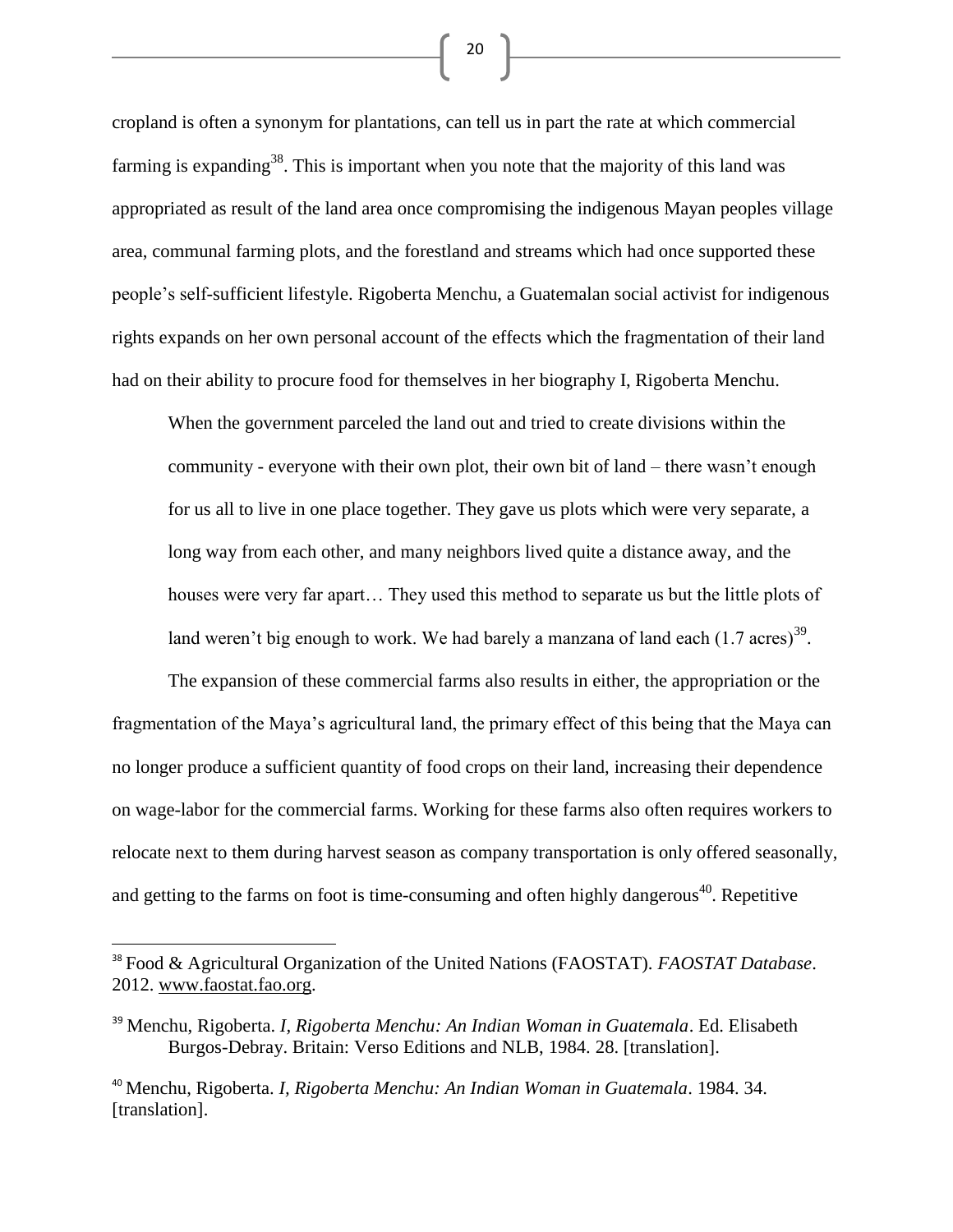relocation also decreases the Maya's own ability to cultivate their harvests, leading to smaller food yields, and breaks up a community which is highly interdependent.

However, while such export-oriented production policies are supported by international organization like the World Bank and the International Monetary Fund because they integrate the nation's economy more fully into the global economy<sup>41</sup>, such policies do not tend to produce positive results for many people at all. While the notion of the "trickle-down-effect" has notably raised the standard of living of the upper and middle socio-economic classes and resulted in an increase in urbanization over the last few years, they tend to crush the poorer classes which are utilized as mass, cheap labor to move development forward. In Guatemala, the rural Maya women and their families make up this labor force which allows for the expansion of the commercial farming industry. The allocation of land to export-oriented production is problematic, because the practice relies on the theory of trickle-down economics, which produces unequal costs and benefits across the population. For those in management positions and those employed in the professional service industry, export-oriented economics tend to produce an overall positive effect on these classes ability to access food and other resources. However, as this approach also results in much higher food prices coupled with little to no increase in the minimum wage afforded to workers at the bottom rungs of the agricultural  $\&$ service sectors, it is these people who feel the costs of the system. Particularly, small landholders and farmers as well as indigenous people see their land appropriated because of rising land taxes, government divisions of communal agricultural plots, and incorrectly filed land claims, which

 $\overline{a}$ 

<sup>41</sup> Food & Agricultural Organization of the United Nations (FAOSTAT). *FAOSTAT Database*. 2012. [www.faostat.fao.org.](http://www.faostat.fao.org/)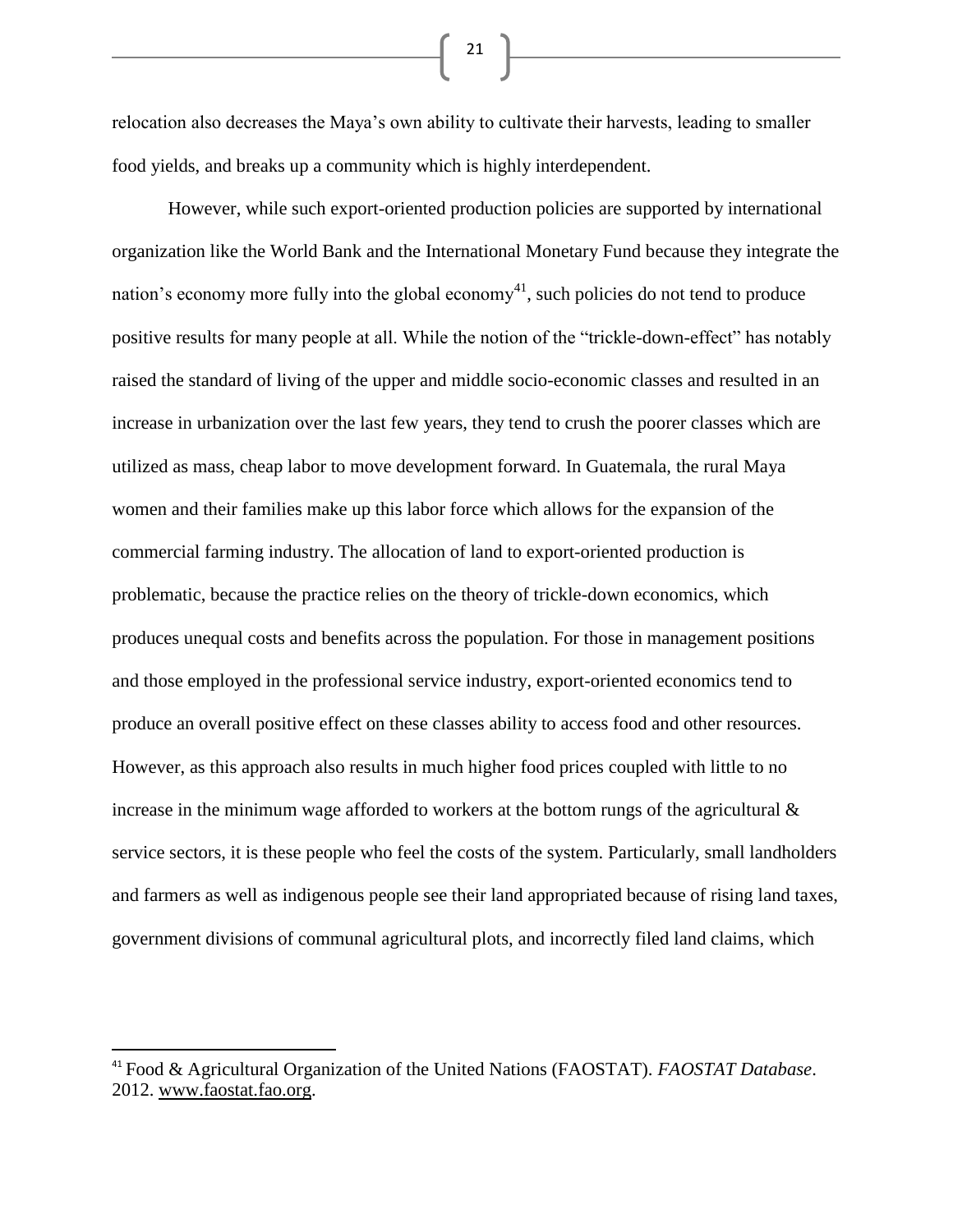force them into the low-wage industry due to their inability to produce adequate food on their  $land<sup>42</sup>$ .

Lack of food security in Guatemala is due in part to this these low wages in the service sector combined with export-oriented production & appropriation of the land. According to The International Food Policy Research Institute, the three pillars of food security are adequate food production, economic access to available food, and nutritional security; all of which are centered around sustainable food production<sup>43</sup>. Worldwide, women make up more than 50% of the labor force engaged in  $3<sup>rd</sup>$  world agricultural production and the majority of the labor force engaged in marketing that food domestically<sup>44</sup>. Gender norms also produce negative impacts on women, particularly in the area of women's health and nutritional needs. Women suffer disproportionately from lack of economic access to food, as they tend to control a much smaller fraction of household wealth than men, and the greatest proportion of food available tends to be

consumed by the men, while women's food portions are often shared with their children<sup>45</sup>. When including non-paid domestic work, women also carry a disproportionate amount of the burden as they as primarily responsible for child care, cooking, fetching water, washing laundry, as well as buying clothing and other necessities for the family. Women are often also the primary tenders of domestic gardens and the marketers of any sellable goods produced. Women often engage in

 $\overline{\phantom{a}}$ 

<sup>42</sup> <sup>42</sup> Menchu, Rigoberta. *I, Rigoberta Menchu: An Indian Woman in Guatemala*. 1984. 45. [translation]

<sup>&</sup>lt;sup>43</sup> Quisumbing, Agnes R., Brown, Lynn R., Feldstein, Hilary Sims., Haddad, Lawrence., Pena, Christine. "Women: The Key to Food Security." *Food Policy Report*. Washington D.C.: The International Food Policy Research Institute, 1995. 1.

<sup>44</sup> Quisumbing, Agnes R., Brown, Lynn R., Feldstein, Hilary Sims., Haddad, Lawrence., Pena, Christine. "Women: The Key to Food Security." *Food Policy Report*. 1995. 2.

<sup>45</sup> Quisumbing, Agnes R., Brown, Lynn R., Feldstein, Hilary Sims., Haddad, Lawrence., Pena, Christine. "Women: The Key to Food Security." *Food Policy Report*. 1995. 10.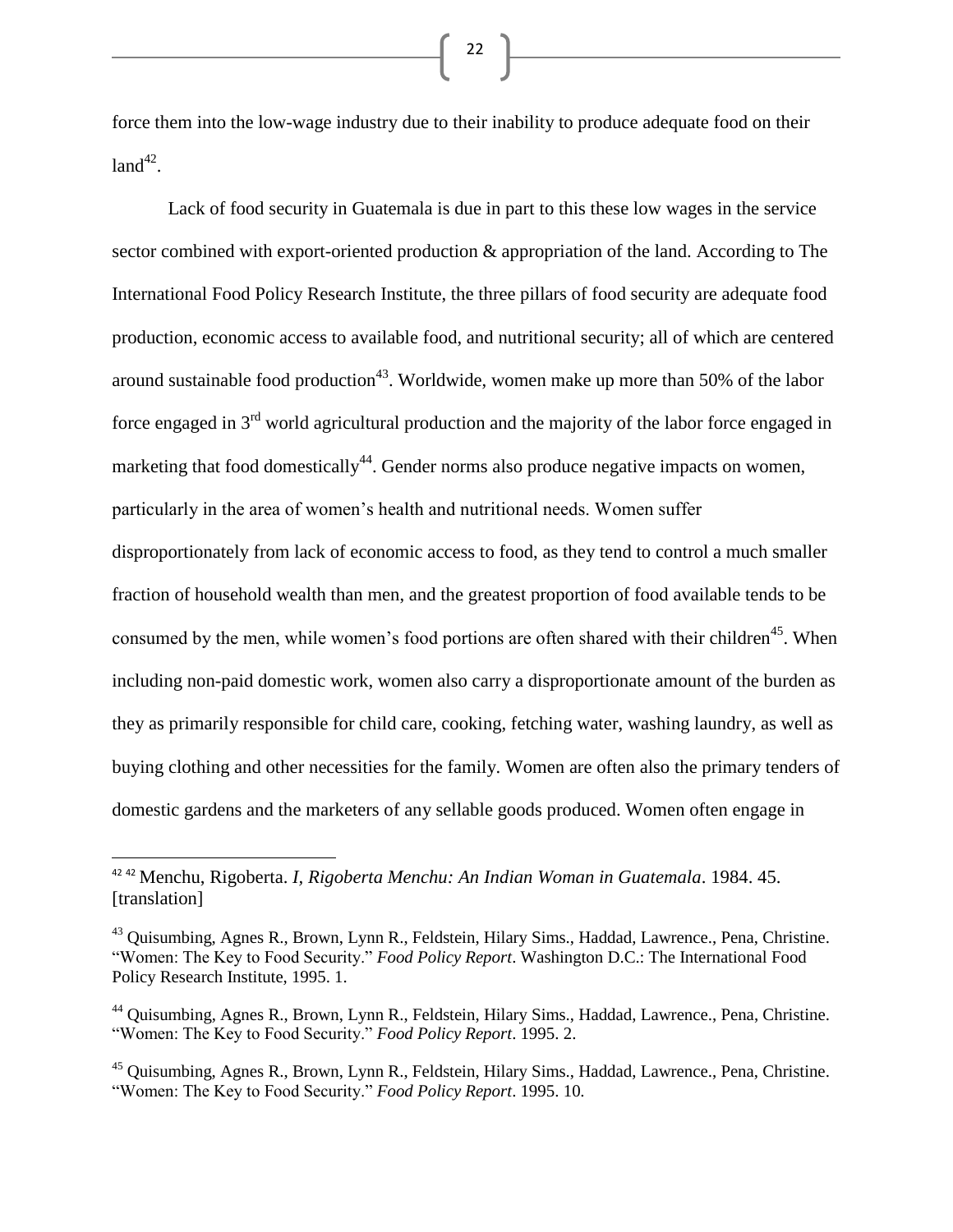both agricultural work on commercial farms with their husbands, in addition to weaving and other crafts to generate extra income.

In "Women's Work in the Global Economy" from the text, *Women Worldwide*, global politics professor Juanita Elias discusses woman's work in the agricultural sector and the many challenges they face being forced to work for the very corporations which are slowly destroying not only their way of life, but their community and families as well. Globally, the greatest amount of woman's labor force works in agriculture , and as such women play a vital role in the food production process<sup>46</sup>. Rigoberta Menchu, a Guatemalan social activist for indigenous rights expands on her own personal account of the harsh life of a Maya mother working to support her family in her biography I, Rigoberta Menchu, in which she recalls the death of her young brothers.

Two of my brothers died in the finca. The first, he was the eldest, was called Felipe. I never knew him. He died when my mother started working. They'd sprayed the coffee with pesticide by plane while we were working, as they usually did, and my brother couldn't stand the fumes and died of intoxication. The second one, I did see die. His name was Nicholas. He died when I was eight… He was two then. When my little brother started crying, crying, crying, my mother didn't know what to do with him because his belly was swollen by malnutrition too… Then the caporal told my mother that she could bury my brother in the finca but she had to pay a tax to keep him buried there… So my mother decided that, even if she had to work a month without earning, she would pay the tax to the landowner, or the overseer, to bury my brother in the finca…

 $\overline{\phantom{a}}$ 

<sup>46</sup> Lee, Janet., Shaw, Susan M. "Women's Work in the Global Economy". *Women Worldwide: Transnational Feminist Perspectives on Women*. New York, McGraw-Hill, 2011. 403.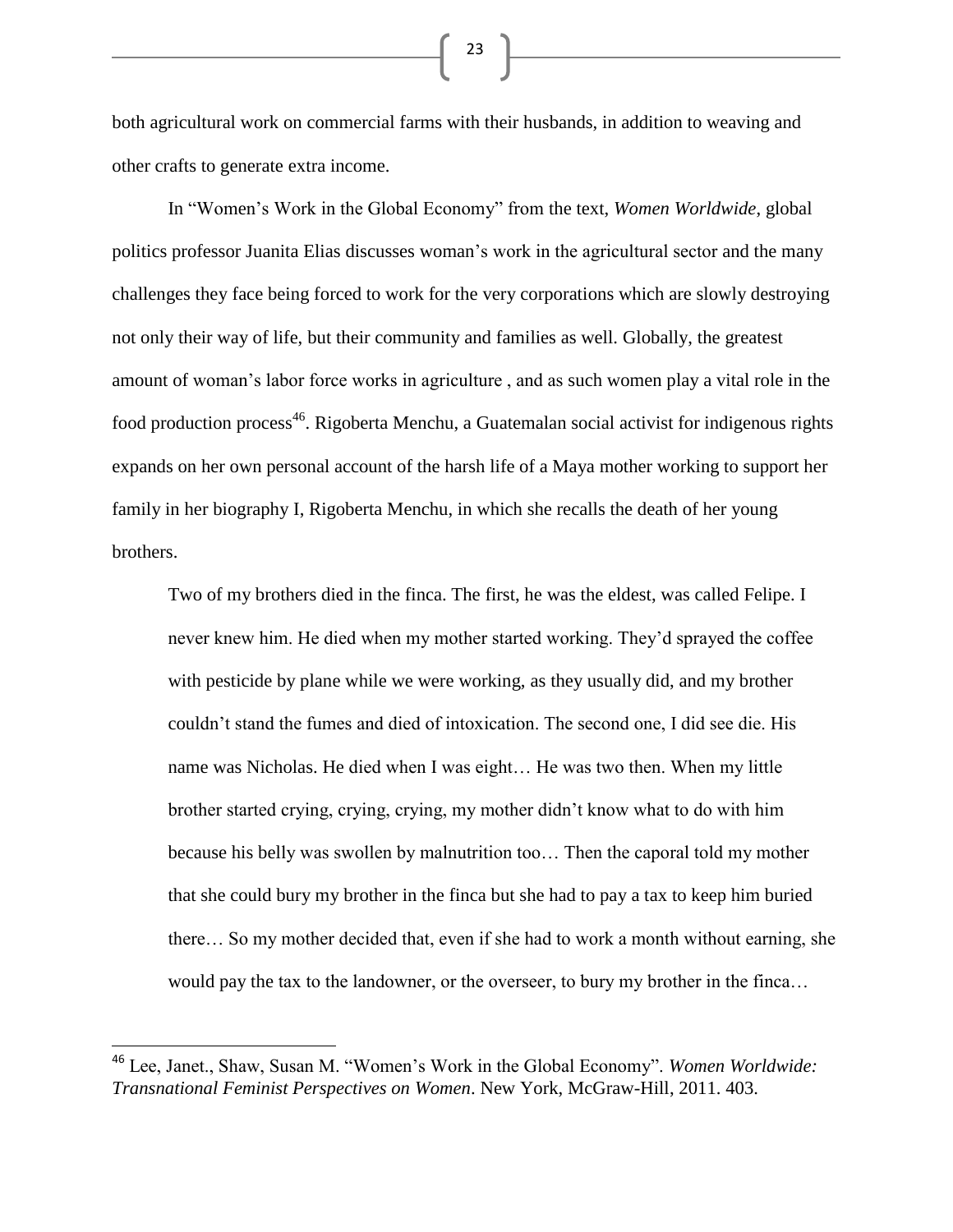That night the overseer told us…You missed a day's work. You're to leave at once and you won't get any pay… The fifteen days we worked we weren't paid. Not only my mother and I; but my brother had worked fifteen days and wasn't paid either<sup>47</sup>.

Menchu's description of the utter callousness with which the commercial farm treated her and her children with is an all too common story all across Guatemala. The Maya people are looked at as no more than an expendable work force for the most part, and little is done by the government to enforce laws to protect their civil rights. In addition, the jobs which the Maya can get in the fields are very low paid, severely devaluing the work of the people, and their added costs of living keep the Maya employed in a cycle of debt, barely surviving paycheck to paycheck.

#### CONCLUSION.

The pushes by the World Bank and the IMF to industrialize and expand the economy of Guatemala has not translated into an improved standard of living for the vast majority of the rural Maya people in the nation. These organizations are promoting a developmental strategy that calls for economic growth, increased urbanization, the mass privatization of space, and the high consumption of material goods in a wage-labor economy. However, these are all trends in direct opposition to both the indigenous people's cultural and spiritual values and a massive detriment to their very survival. Rather than this approach, a basic-needs developmental approach should be taken to enable the people to develop medicinal care , improve literacy, and produce increased quantities of nutritional food crops. In the attempt to develop their economy, Guatemala is urbanizing, privatizing land, and expanding commercialized farming; all strategies which

 $\overline{\phantom{a}}$ 

<sup>47</sup> Menchu, Rigoberta. *I, Rigoberta Menchu: An Indian Woman in Guatemala*. Ed. Elisabeth Burgos-Debray. 1984. 38. [translation].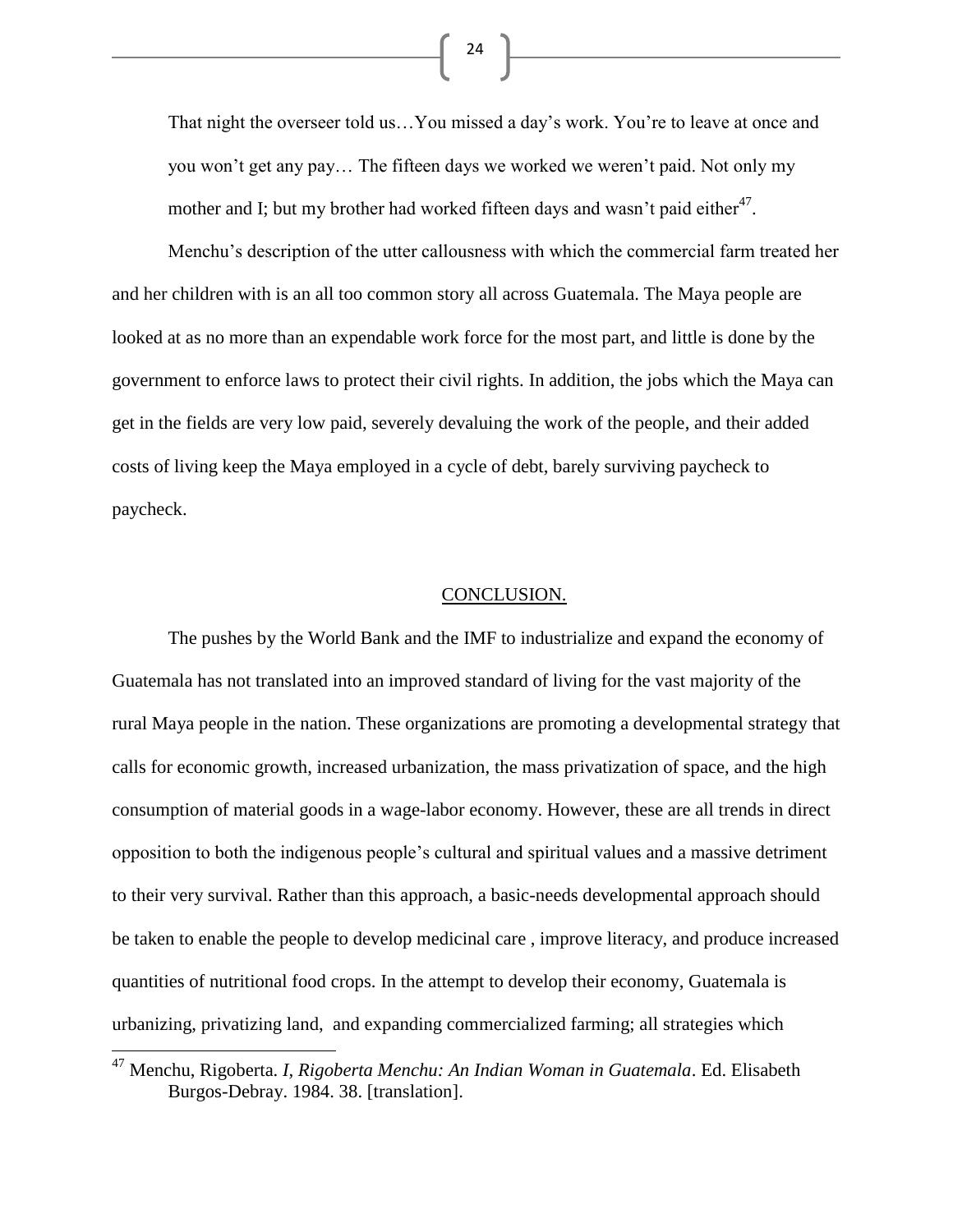impoverish the Maya of their cropland, creating vast malnourishment and forcing the Maya into a cycle of debt-slavery similar to that of the colonial era.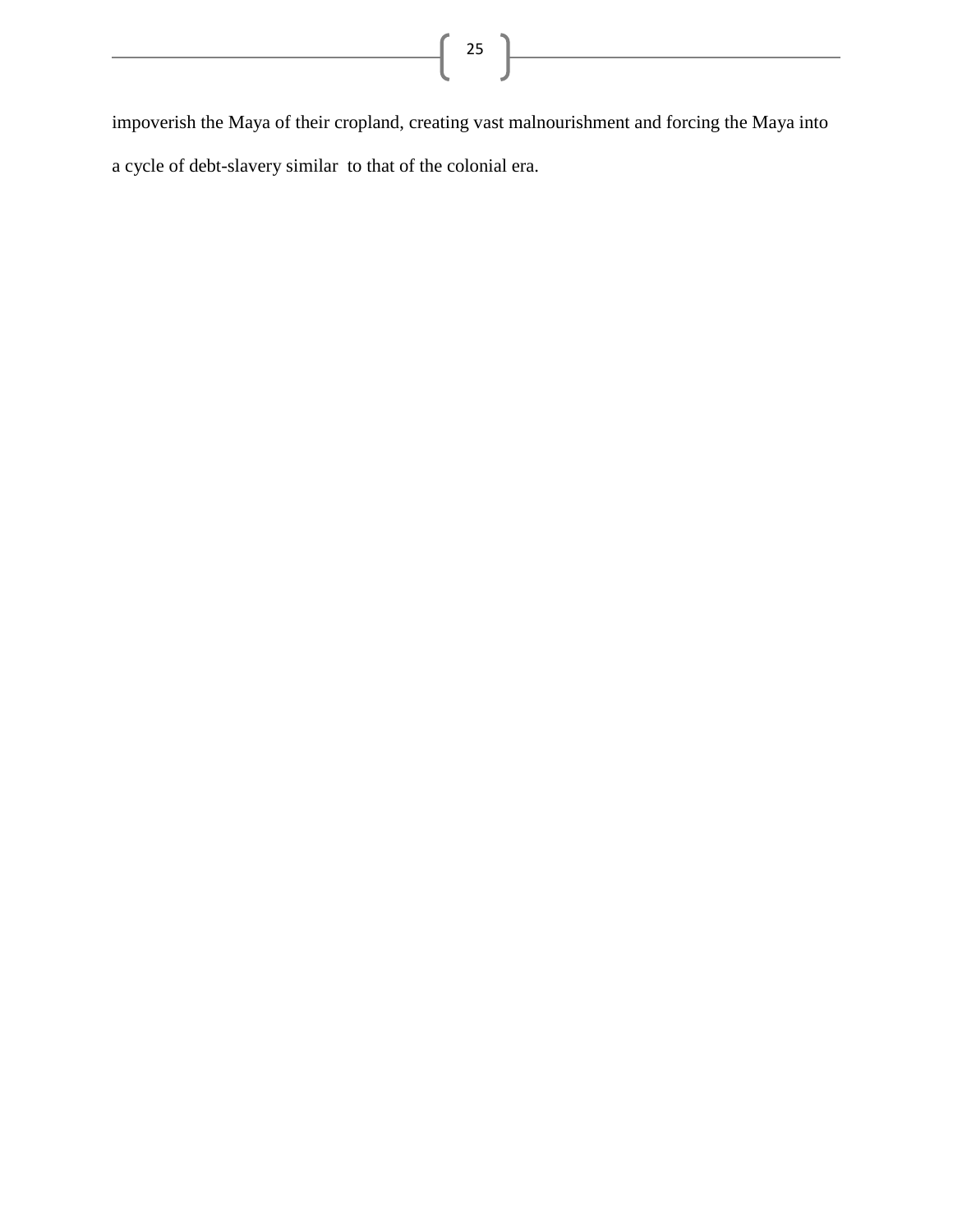#### BIBLIOGRAPHY

- Annis, Sheldon. *God and Production in a Guatemalan Town*. Austin: University of Texas Press, 1987.
- Anonymous. [revision of original document] Dennis Tedlock. *Popol Vuh: The Mayan Book of the Dawn of Life*.  $2^{nd}$  ed. 2011. [translation]
- Asturias, Miguel Angel. *Men of Maize.* Buenos Aires: Dell Publishing Co., Inc., 1975. [translation]
- Central Intelligence Agency (CIA). "Central America and the Caribbean: Guatemala". *The World Factbook*. New York: U.S. Government, February 13, 2013. [www.cia.gov.](http://www.cia.gov/)
- Food & Agricultural Organization of the United Nations (FAOSTAT). *FAOSTAT Database*. New York: United Nations, 2012. [www.faostat.fao.org.](http://www.faostat.fao.org/)
- Guatemalan National Revolutionary Party (URNG*). Quienes Somos: Origen y desarrollo (translation: Origin & development)*. Guatemala City: URNG, 2013. [www.urng](http://www.urng-maiz.org.gt/)[maiz.org.gt.](http://www.urng-maiz.org.gt/)
- Kelleher, Ann., Klein, Laura. *Global Perspectives: A Handbook for Understanding Global Issues*. 3rd ed. New Jersey: Pearson-Prentice Hall, 2009.
- Leathers, Howard D., Foster, Phillips. *The World Food Problem: Tackling the Causes of*  Undernutrition in the Third World. 3<sup>rd</sup> ed. London: Lynne Rienner Publishers, 2004.
- Lee, Janet., Shaw, Susan M. "Women's Work in the Global Economy". *Women Worldwide: Transnational Feminist Perspectives on Women*. New York, McGraw-Hill, 2011.
- Menchu, Rigoberta. *I, Rigoberta Menchu: An Indian Woman in Guatemala*. Ed. Elisabeth Burgos-Debray. Britain: Verso Editions and NLB, 1984. [translation]